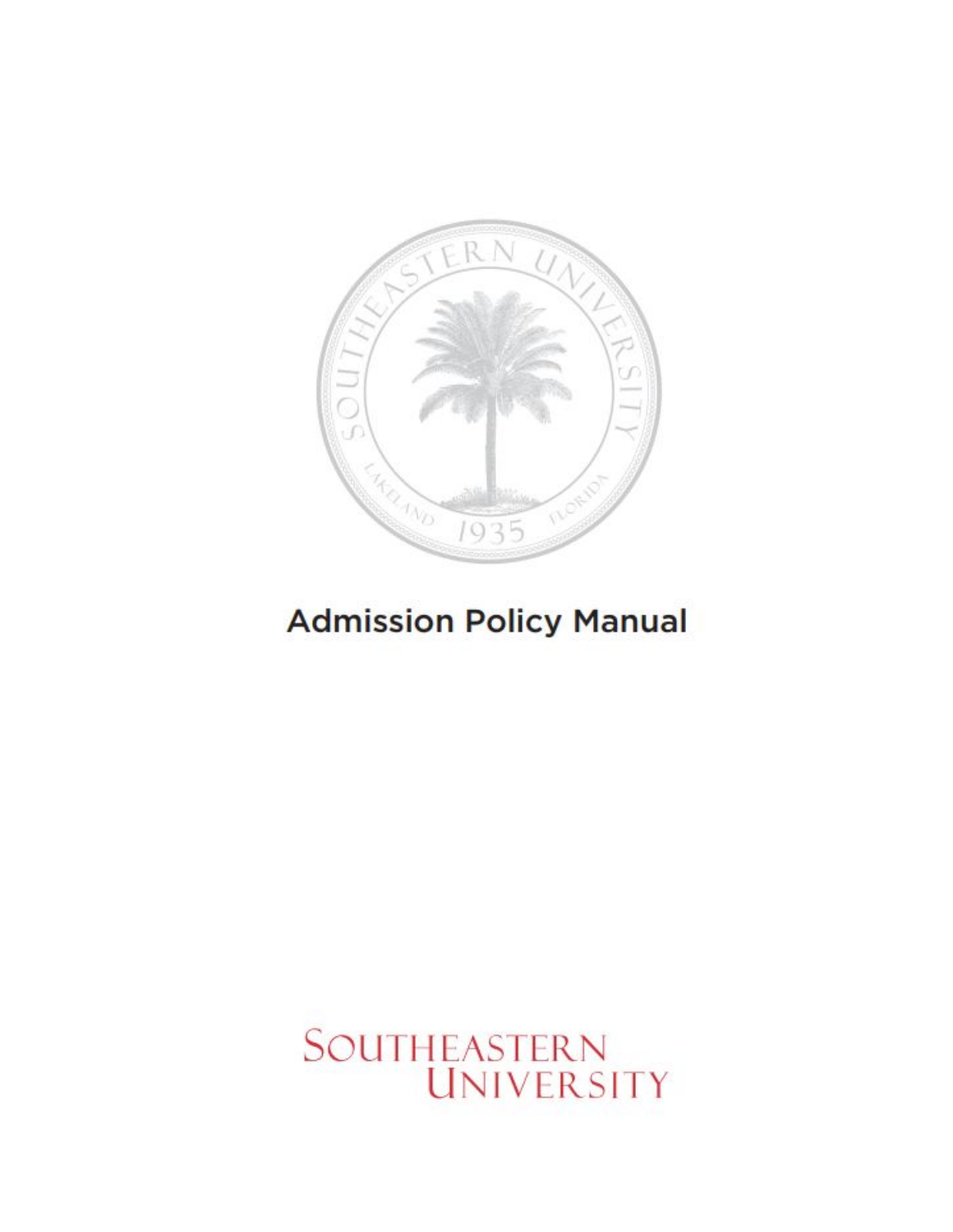#### **Table of Contents**

#### **Chapter 1: About Southeastern University**

- 1.1 Mission
- 1.2 Vision
- 1.3 Statement of Faith
- 1.4 Life Statement
- 1.5 Community Covenant
- 1.6 Human Sexuality Statement
- 1.7 Misrepresentation Policy
- 1.8 Drug-Free School & Campus Policy

#### **Chapter 2: Unrestricted Education Admission Process**

- 2.1 Admission Process
- 2.2 Partner Site Admission Requirements
- 2.3 Initial High School Transcripts
- 2.4 Final High School Transcripts
- 2.5 Homeschool Transcript Requirements
- 2.6 GED (General Education Development Test)
- 2.7 Suspicion of Falsified Transcripts
- 2.8 Christian Character Reference
- 2.9 Required Essay
- 2.10 Academic Year
- 2.11 Incentive Compensation Prohibition

# **Chapter 3: Reviewing Freshman Applications**

3.1 Acceptance Process for Freshman

#### **Chapter 4: Conditional Acceptance**

- 4.1 Conditional Admission
- 4.2 Academic or Disciplinary Dismissal, Suspension, Probation, Felony

# **Chapter 5: Transfer Students**

- 5.1 Definition of A Transfer Student
- 5.2 Application Process
- 5.3 College Transcripts
- 5.4 Graduation Requirement
- 5.5 Transfer Credit Evaluation Process
- 5.6 Course Transfer Guidelines
- 5.7 CLEP, DANTES, AP and IB Exams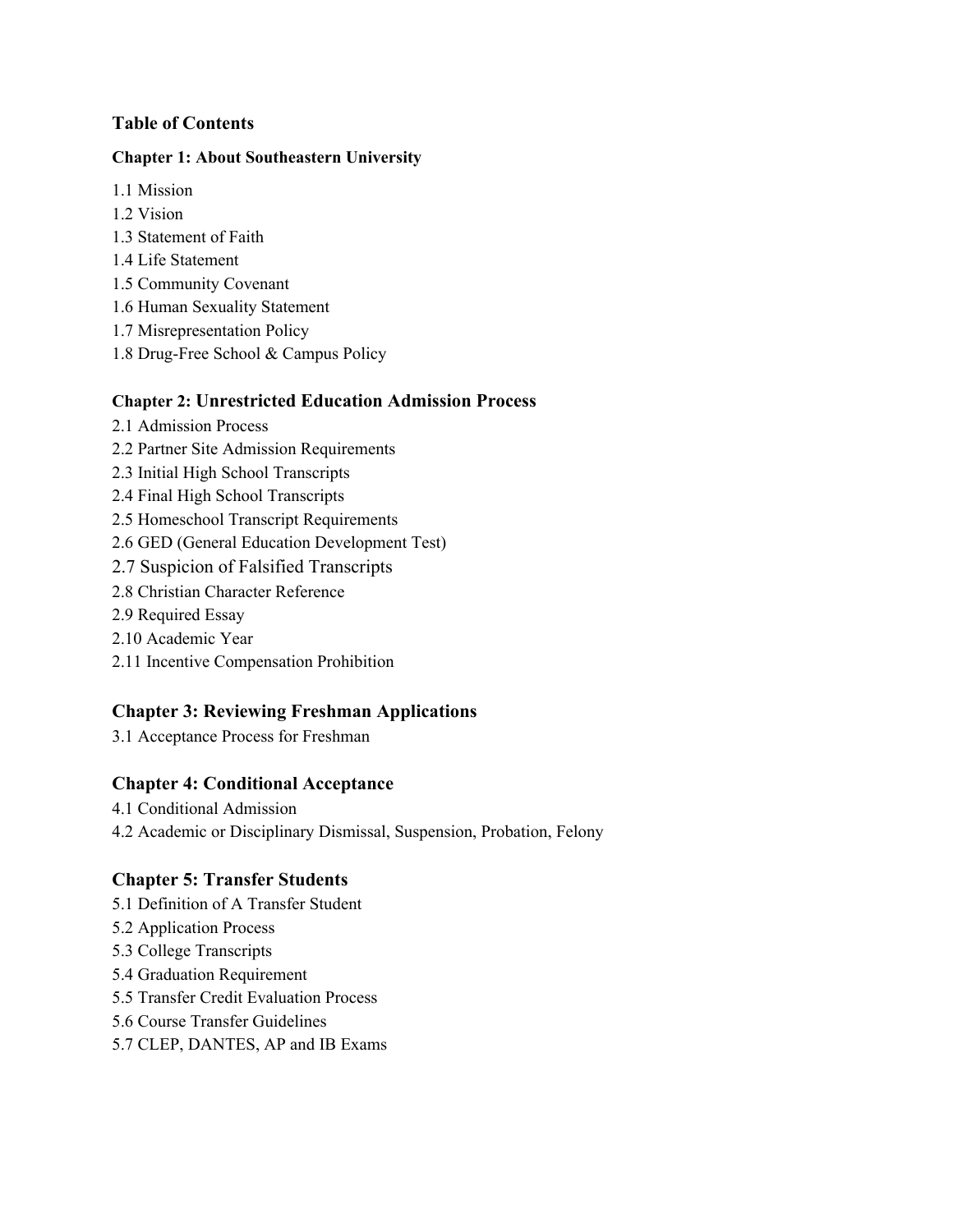#### **Chapter 6: International Students**

6.1 Who Is Considered International 6.2 Sending Mail and Forms 6.3 Permanent Residents 6.4 Application Process 6.5 Instructions after Acceptance 6.6 Additional International Student Policies 6.7 Financial Aid Policy 6.8 Creating an I-20 6.9 Registering for the I-901 6.10 Maintaining Student Visa Status 6.11 Updates in SEVIS 6.12 Extending a Student's Program 6.13 Authorization to Carry Less than 12 Credit Hours 6.14 How to Check in a Student 6.15 Intent to Transfer 6.16 OPT and CPT Procedures (Authorization to Work) 6.17 Post Graduation

#### **Chapter 7: Scholarship Awarding**

- 7.1 Federal Financial Aid Programs
- 7.2 Florida Resident Financial Aid Programs
- 7.3 Other Aid

#### **Chapter 8: Other Admission Processes**

8.1 Dual Enrollment 8.2 Readmission for Former Students 8.3 Non-Degree Seeking Students 8.4 Aero Program 8.5 LKPD Program 8.6 Graduate Level Admission Requirements (Online) 8.7 Undergraduate Online Admission 8.8 Certificate Admission Policy 8.9 Students Seeking a Second Bachelor's Degree 8.10 Staff Application Process 8.11 Staff Dependents 8.12 Audit Students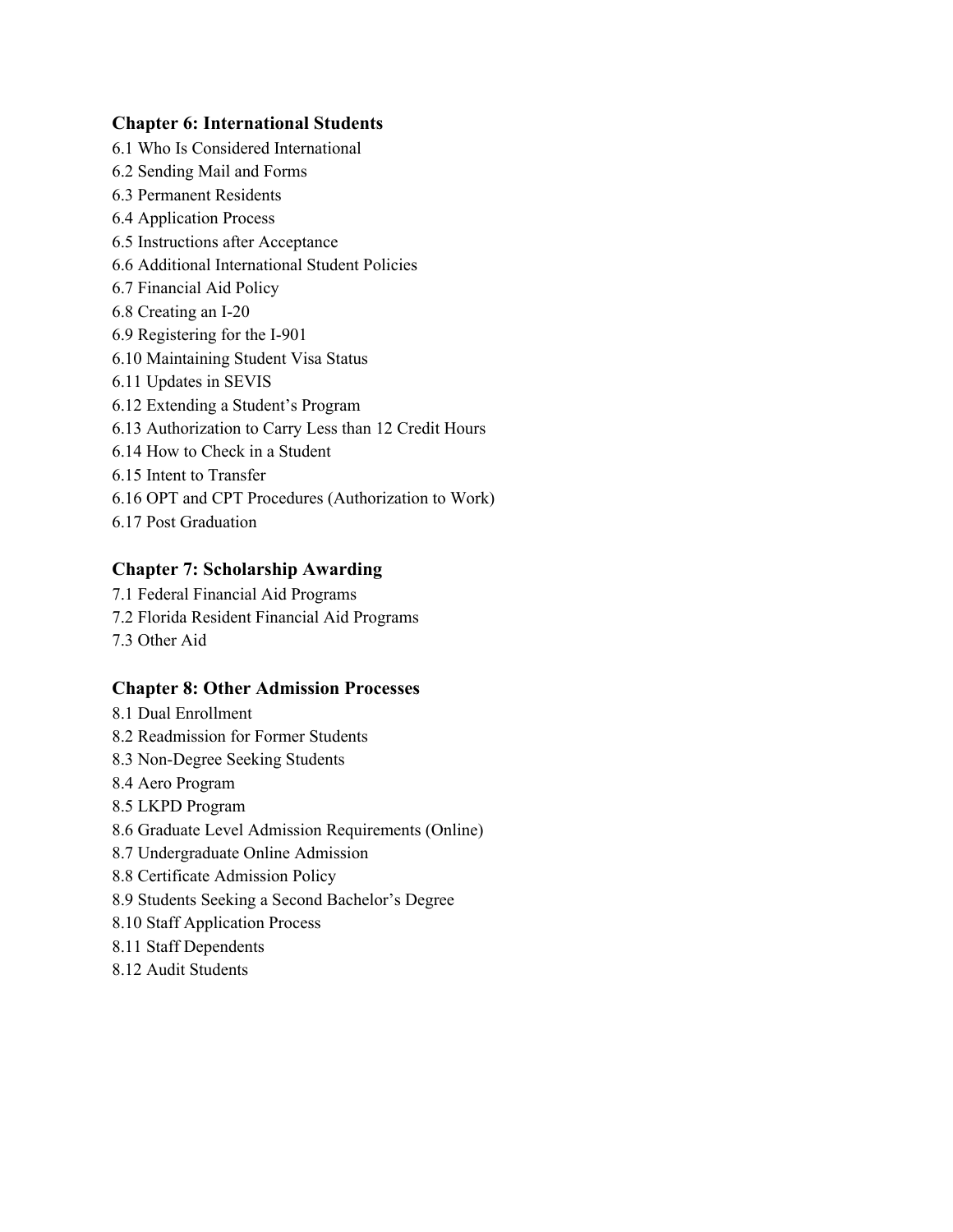#### **Chapter 1: About Southeastern University**

#### **1.1 Mission Statement**

Equipping students to discover and develop their divine design to serve Christ and the world through spirit-empowered life, learning and leadership.

#### **1.2 Vision statement**

Southeastern University is anchored by Spirit-empowered education in a Christ-centered, student-focused learning community. Southeastern's global impact is marked by a deep commitment to transforming minds and engaging culture through the integration of faith, learning and service. Each student's divine design is nurtured and unleashed through the investment of faculty and staff, relationships within the community, the rigor of scholarship, diverse learning experiences and the discipline of spiritual formation, which propels students into a lifetime of serving the world in the spirit of Christ.

In addition to our mission and vision statement, we hold fundamental truths about the Christian faith that include the following:

The scriptures are inspired by God and declare his design and plan for mankind. There is only one true God who is revealed in three persons: father, son and holy spirit (commonly known as the trinity).

Jesus Christ, as God's son, was both fully human and divine.

We are proud of our affiliation with the assemblies of God and our Pentecostal tradition. We are also proud to be a welcoming community for students from all Christian backgrounds and denominations. Our campus includes many Baptists, Presbyterians, Methodists, etc., as well as nondenominational students. Everyone shares a strong commitment to knowing Christ and making him known, and we celebrate our theological similarities while appreciating our differences.

# **1.3 Statement of Faith**

Southeastern University subscribes to the 16 Statements of Fundamental Truths of the Assemblies of God, which are as follows (condensed version):

● WE BELIEVE ... The Scriptures are Inspired by God and declare His design and plan for mankind.

● WE BELIEVE ... There is only One True God–revealed in three persons...Father, Son, and Holy Spirit (commonly known as the Trinity).

● WE BELIEVE ... In the Deity of the Lord Jesus Christ. As God's son Jesus was both human and divine.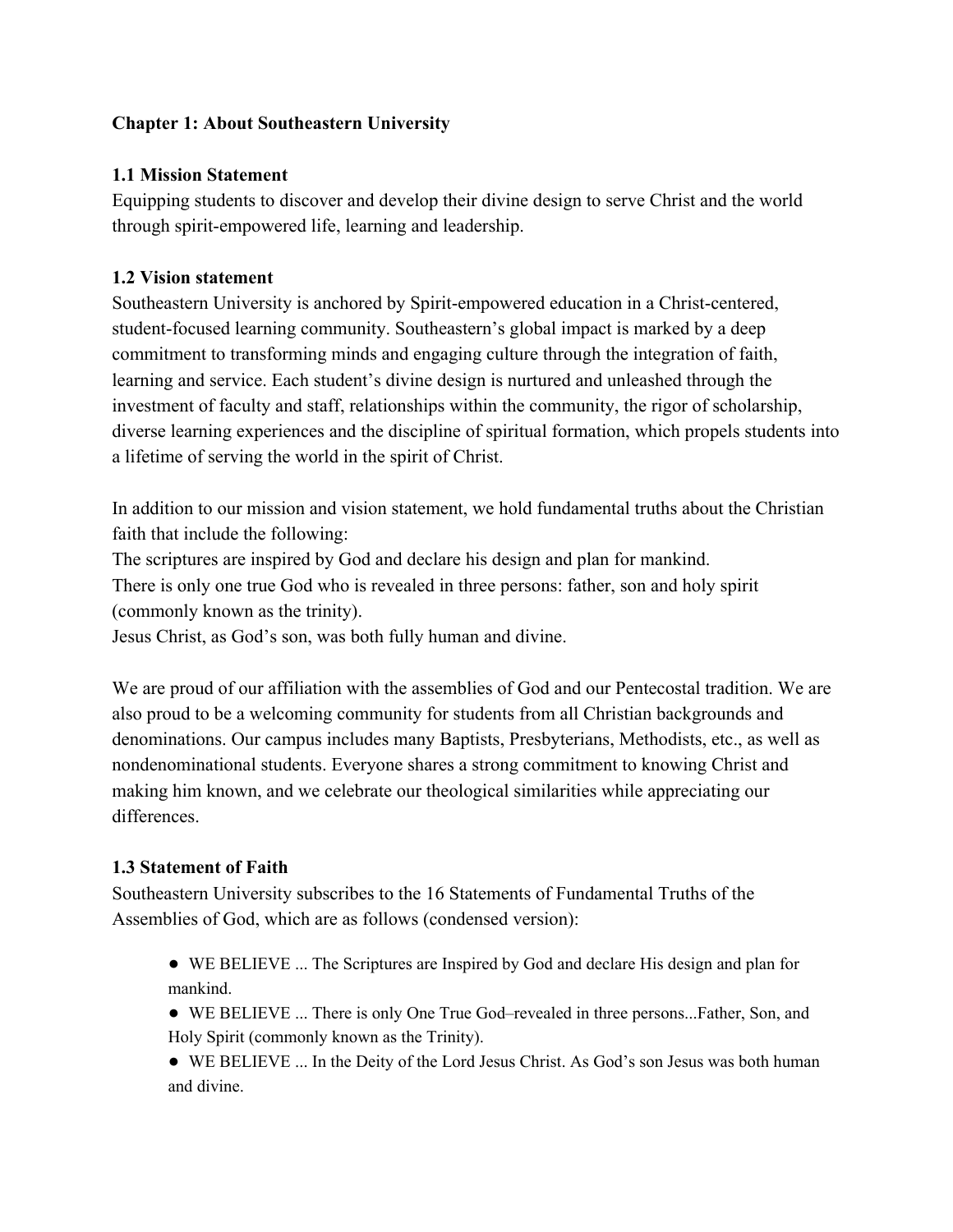● WE BELIEVE ... though originally good, Man Willingly Fell to Sin –ushering evil and death, both physical and spiritual, into the world.

● WE BELIEVE ... Every Person Can Have Restored Fellowship with God Through 'Salvation' (trusting Christ, through faith and repentance, to be our personal Savior). [1 of 4 cardinal doctrines of the A/G]

• WE BELIEVE ... and practice two ordinances—(1) Water Baptism by Immersion after repenting of one's sins and receiving Christ's gift of salvation, and (2) Holy Communion (the Lord's Supper) as a symbolic remembrance of Christ's suffering and death for our salvation.

● WE BELIEVE ... The Baptism in the Holy Spirit is a Special Experience Following Salvation that empowers believers for witnessing and effective service, just as it did in New Testament times. [1 of 4 cardinal doctrines of the A/G]

• WE BELIEVE ... The Initial Physical Evidence of the Baptism in the Holy Spirit is 'Speaking in Tongues,' as experienced on the Day of Pentecost and referenced throughout Acts and the Epistles.

● WE BELIEVE ... Sanctification Initially Occurs at Salvation and is not only a declaration that a believer is holy, but also a progressive lifelong process of separating from evil as believers continually draw closer to God and become more Christlike.

● WE BELIEVE ... The Church has a Mission to seek and save all who are lost in sin. We believe 'the Church' is the Body of Christ and consists of the people who, throughout time, have accepted God's offer of redemption (regardless of religious denomination) through the sacrificial death of His son Jesus Christ.

● WE BELIEVE ... A Divinely Called and Scripturally Ordained Leadership Ministry Serves the Church. The Bible teaches that each of us under leadership must commit ourselves to reach others for Christ, to worship Him with other believers, and to build up or edify the body of believers–the Church and to meet human need with ministries of love and compassion.

● WE BELIEVE ... Divine Healing of the Sick is a Privilege for Christians Today and is provided for in Christ's atonement (His sacrificial death on the cross for our sins). [1 of 4 cardinal doctrines of the A/G]

● WE BELIEVE... in The Blessed Hope—When Jesus Raptures His Church Prior to His Return to Earth (the second coming). At this future moment in time all believers who have died will rise from their graves and will meet the Lord in the air, and Christians who are alive will be caught up with them, to be with the Lord forever. [1 of 4 cardinal doctrines of the A/G]

● WE BELIEVE ... in The Millennial Reign of Christ when Jesus returns with His saints at His second coming and begins His benevolent rule over earth for 1,000 years. This millennial reign will bring the salvation of national Israel and the establishment of universal peace.

● WE BELIEVE ... A Final Judgment Will Take Place for those who have rejected Christ. They will be judged for their sin and consigned to eternal punishment in a punishing lake of fire.

● WE BELIEVE ... and look forward to the perfect New Heavens and a New Earth that Christ is preparing for all people, of all time, who have accepted Him. We will live and dwell with Him there forever following His millennial reign on Earth. 'And so shall we forever be with the Lord!'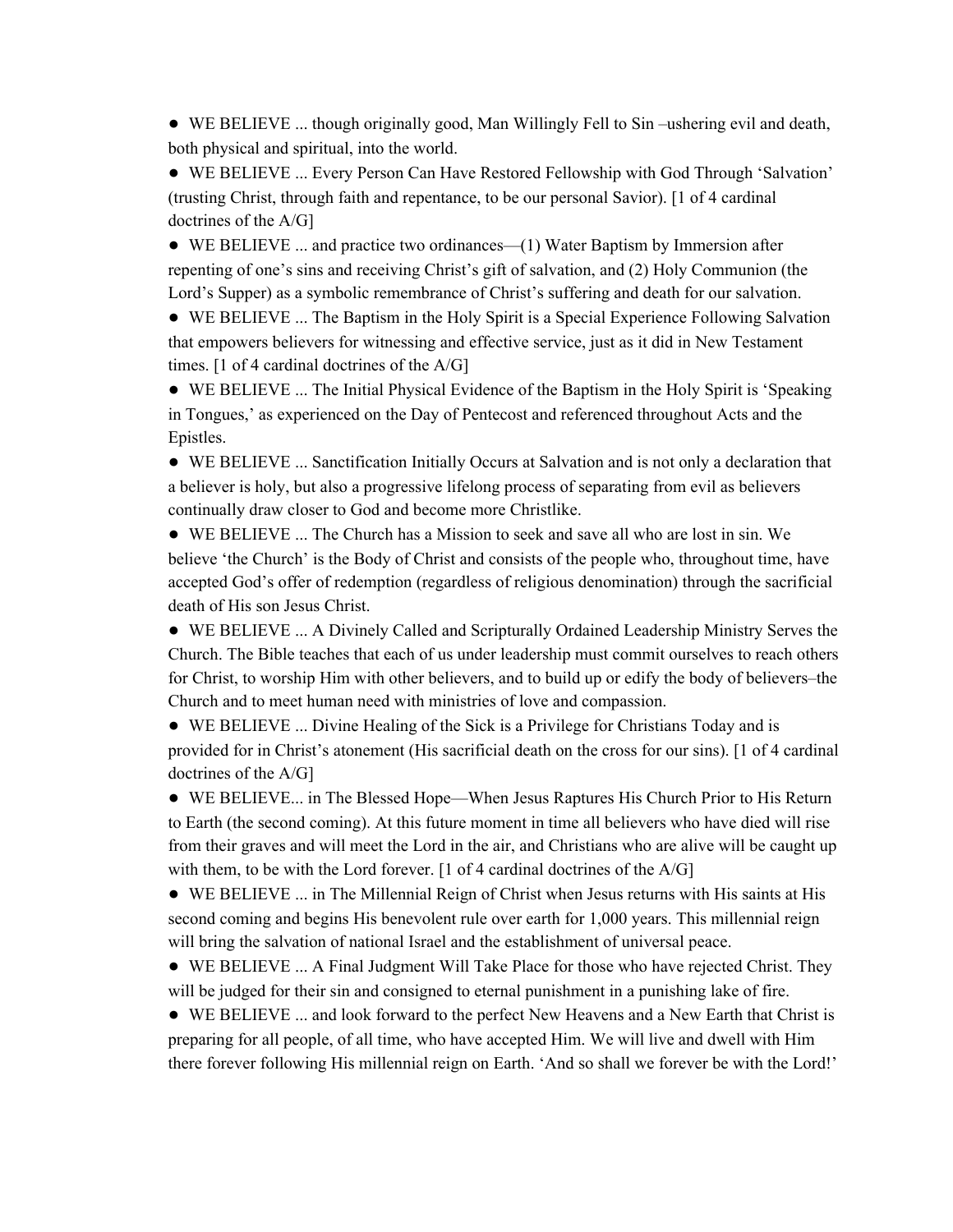#### **1.4 Life Statement**

Southeastern is more than a university; it is a community that transforms students. Joining this Christ-centered community obligates each student to embrace a set of core values centered on scriptural and civilized behavior. The core values of the Southeastern community are: authentic spirituality, a Christ-centered world-view, character development for ethics in life, servant leadership, academic and professional excellence, and cultural sensitivity.

#### **1.5 Community Covenant**

Since members of this faith-based community have voluntarily chosen to be a participant, all students are obligated to a code of scriptural and community standards and behavior. As a Christ-follower and member of the community of Southeastern University, I will:

- Practice the spiritual disciplines—regular reading of God's Word, prayer, etc.
- Understand that regular attendance at church services is expected
- Uphold the community standards
- Pursue integrity and practice professional ethics
- Adhere to guidelines of dress code
- Respect the dignity of all persons and highly value the diversity of the body of Christ
- Respect the rights and property of others
- Discourage bigotry, slander, and gossip among the members of the community and will refuse to engage in such behavior
- Refrain from the possession, use or distribution of beverage alcohol (except for communion), marijuana, or other intoxicants either on or off university premises
- Refrain from the possession, use or distribution of tobacco products either on or off university premises

• Refrain from the possession, use or distribution of illegal substances and the abuse or illegal use of legal substances, including prescription and over-the-counter medications either on or off university premises

● Refrain from all sexually immoral behavior including: premarital sex; adultery; lesbian, gay, bisexual, or transgender behavior; and involvement with pornography in any form. (Biblical marriage consists only of a faithful, heterosexual union between one genetic male and one genetic female, and biblical marriage is the only legitimate and acceptable context for a sexual relationship)

- Resolve conflict according to the model in Matthew 18:15-20
- Honor the servant-leaders who watch over this community and cooperate with their leadership
- Demonstrate compassion for others and a passion for the lost as a representative of Christ

#### **1.6 Human Sexuality Statement Biblical Foundations**

Our understanding of human sexuality is derived from the following biblical principles: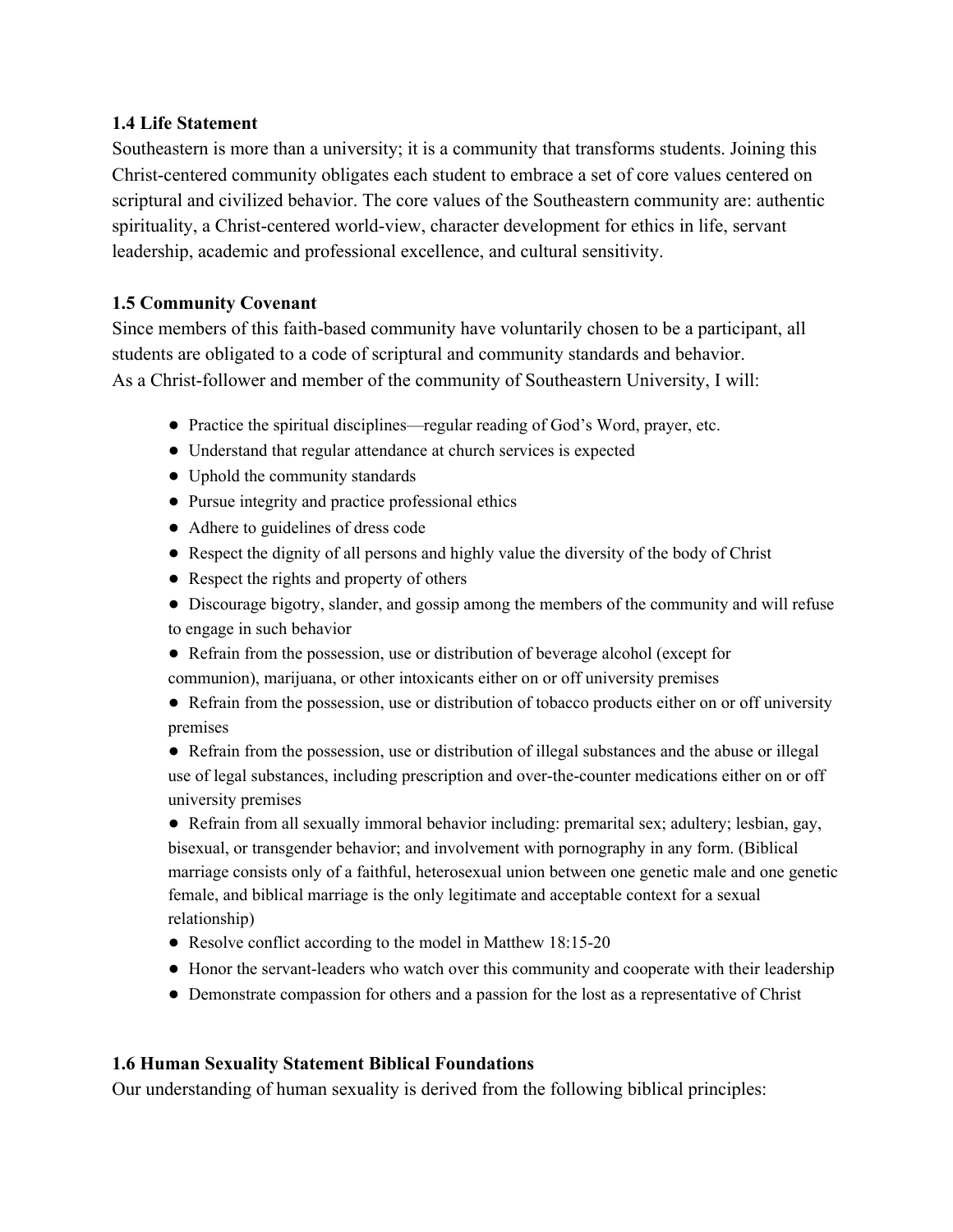God created humans as relational beings — the only part of creation that God explicitly designed to have community with Himself (Genesis 1:26). All other forms of community are designed to reflect this relationship between divinity and humanity (Hebrews 10:24–25, 1 Corinthians 12:14, Ephesians 5:25).

As a direct result of sin, the community between divinity and humanity was broken (Genesis 3:23–24). This brokenness has permeated into all other relationships (Genesis 4:15). Human sexuality is not exempt from the marring effects of separation from the Divine (Romans 1:21-23).

God's intention for human sexuality is to occur between one genetic male and one genetic female within the covenant of marriage (Genesis 2:18, 21–24; Hebrews 13:4).

All forms of sexuality outside of God's intention are a result of separation from God (1 Corinthians 6:13, 18–20) and are illegitimate moral options for the confessing Christian. In Scripture, several sexual behaviors are expressly forbidden, which include but are not limited to fornication, adultery, incest, unnatural sexual intercourse and homosexual acts (Exodus 20:14; Leviticus 18:7–23, 20:10–21; Matthew 5:27–28; Romans 1:20–27; 1 Corinthians 6:9; Galatians 5:19; Ephesians 4:17–19; Colossians 3:5)

Into this broken world, God sent himself in the form of His only begotten Son, Jesus the Christ (John 1:1–3, 14). Through His sacrifice, Jesus became the Way to restoration of the Divine/human community (John 3:16). Until one has restored his or her relationship with God through His Son, Jesus, all other relationships — including human sexuality — will remain broken (John 14:6–7).

#### **Southeastern Human Sexuality**

At Southeastern University, we affirm human sexuality as a gift from God, designed to serve as a mirror of one's relationship with God. We believe that God's intention for human sexuality is between one genetic male and one genetic female within the covenant of marriage (Genesis 2:18, 21–24; Hebrews 13:4).

In addition, Southeastern University supports the dignity of individual persons affirming their biological sex — understanding that any attempts to change one's God-given sexuality through elective sex-reassignment or transvestite, transgender or nonbinary "genderqueer" acts or conduct is at odds with our biblical standards, denominational affiliation and subsequently our code of conduct.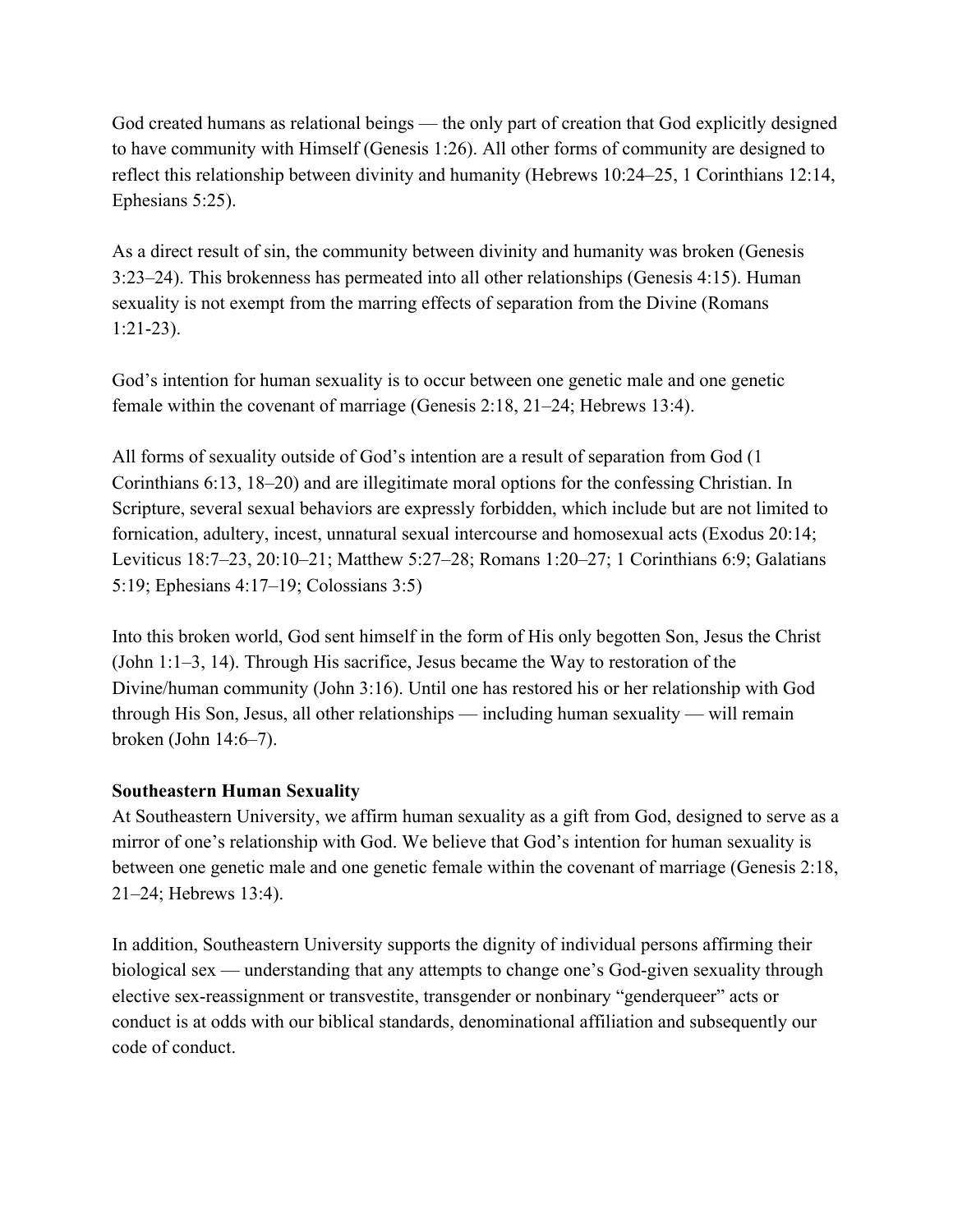#### **Our Commitment**

Therefore, we as a community commit to the following:

Because of our values surrounding modesty, sexual purity and safety, the university has had a single-sex housing and restroom policy for undergraduates since its inception, and we will continue to maintain this tradition.

In regard to athletics, we will continue to support our biblical understanding of affirming an individual's biological sex as the basis for athletic competition.

As a university we will conduct our sexuality as a reflection of our relationship with God. Southeastern University pledges to guide the university community toward understanding and embracing its sexuality as a reflection of its relationship with God.

Seeing that sin is a common struggle for all, members of the SEU community are committed to treating one another with respect and Christ-like compassion (Philippians 2:3–5). Insults, slurs and other forms of derogatory speech have no place in a Christian community (James 3:9–12). Any deviation from a biblical standard of sexual behavior is a result of separation from God and therefore is an opportunity for repentance, grace and redemption so that as a community, we might honor one another and glorify God.

#### **1.7 Misrepresentation Policy**

Southeastern University strives to be an institution of high integrity and is committed to providing the most accurate information through all mediums to anyone associated with the University. Southeastern University will make every effort to not engage in misrepresentation of any form as defined by the U.S. Department Regulatory Citation: 34 CFR § 668.71 (c) which defines misrepresentation as any false, erroneous or misleading statement an eligible institution, one of its representatives, or any ineligible institution, organization, or person with whom the eligible institution has an agreement to provide educational programs, or to provide marketing, advertising, recruiting or admissions services makes directly or indirectly to a student, prospective student or any member of the public, or to an accrediting agency, to a State agency, or to the Secretary. A misleading statement includes any statement that has the likelihood or tendency to deceive. A statement is any communication made in writing, visually, orally, or through other means. Misrepresentation includes the dissemination of a student endorsement or testimonial that a student gives either under duress or because the institution required the student to make such an endorsement or testimonial to participate in a program.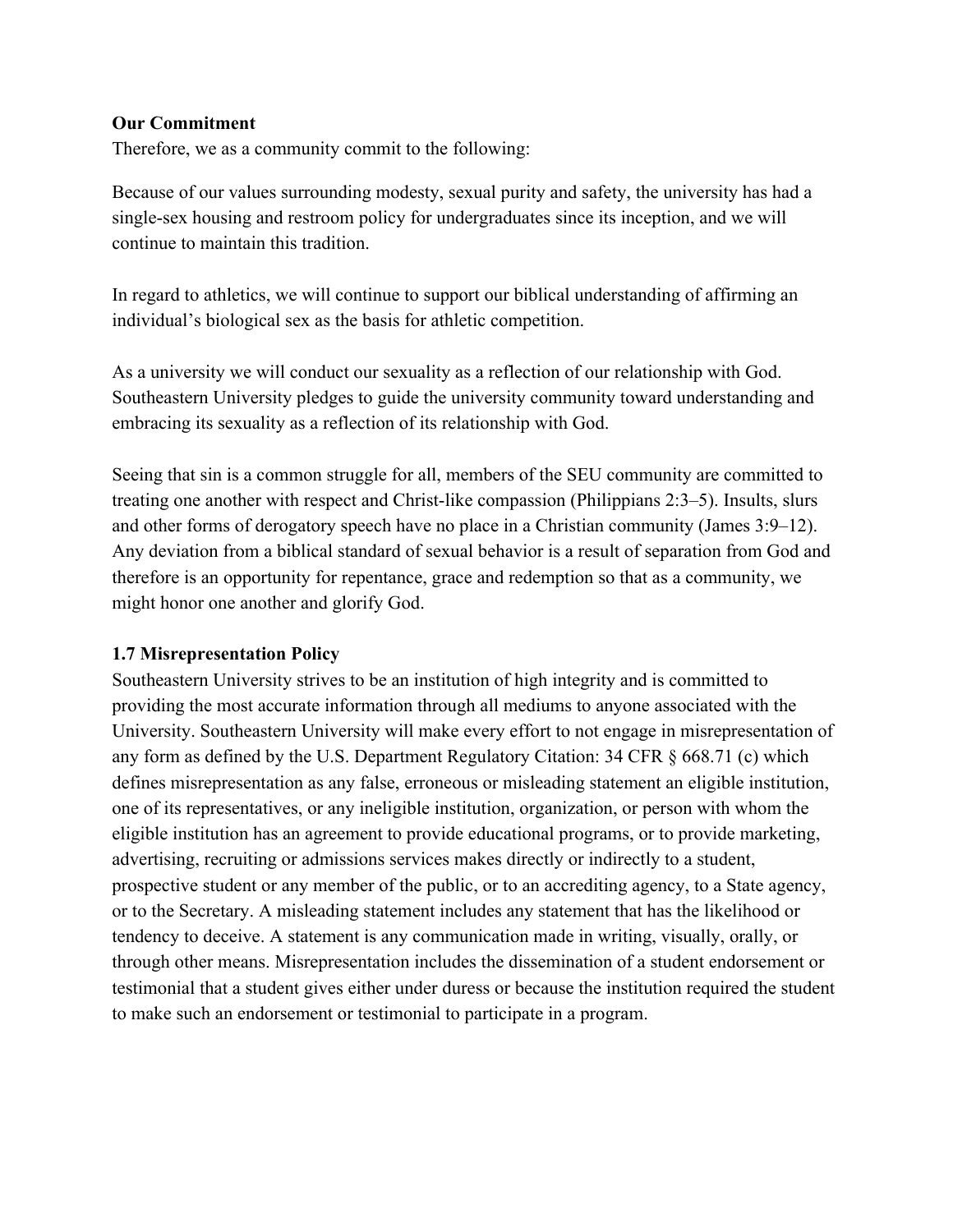#### **1.8 Drug-Free School & Campus Policy**

Southeastern University is committed to maintaining a Christ-centered and student-focused learning community that is free from alcohol, tobacco, and illegal drugs. In accordance with the University's Community Covenant as well as the Code of Student Conduct and the Employee Handbook, the possession, use, distribution, or manufacture of alcohol, tobacco, marijuana, illegal drugs, and other intoxicants by students or employees is prohibited both on and off campus. The University also prohibits abuse, misuse, and distribution of legal prescription medications.

The University's position on alcohol, tobacco, and drugs is in compliance with the Drug-Free Workplace Act of 1988 and the Drug-Free Schools and Communities Act Amendments of 1989.

# **Chapter 2: Unrestricted Education Admission Process**

# **2.1 Admission Process**

Southeastern considers many aspects of a student's academic and personal background when deciding admission status. Factors include your Christian character, personal recommendations, GPA, and desire and willingness to learn. No applicant will be denied admission to Southeastern University on the basis of race, color, sex, or national or ethnic origin. Southeastern does not discriminate against individuals with physical or mental disabilities who are otherwise eligible for admission to the university.

Once Southeastern has received a prospective student's completed application file, the assigned Admission Counselor will consider the application for admission.

# **2.2 Partner Site Admission Requirements**

Consistent with Southeastern University's commitment to making education rigorous and accessible, requirements for off-campus students seeking admission are succinct with that of online undergraduate requirements, that is, they must demonstrate academic achievement, aptitude, and Christian character. Additionally, test scores are requested but not required for entrance. In the event graduate degrees are offered then the same standard is held to as that of main campus graduate students.

The necessary requirements to be submitted as part of the application to a Southeastern University Partner Site include:

- Completed online application. The application for admission to any of off-campus instructional sites is found at the following link: www.seu.edu/apply.
- Christian Character Reference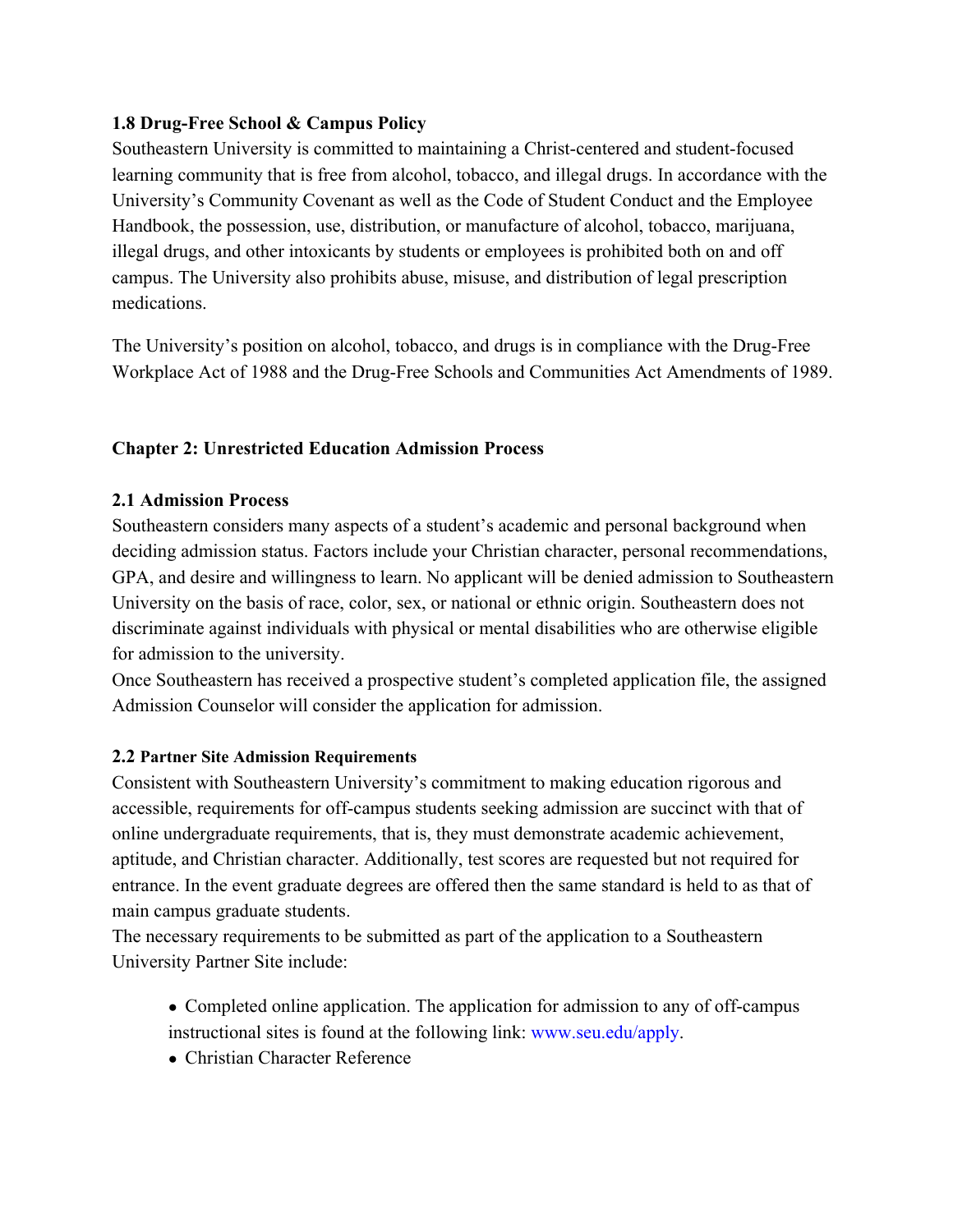- Biographical Essay. The essay should be a minimum of 400 words, double spaced, 12 point font.
- Official High School Transcripts
- SAT/ACT Scores (requested, not required)
- Official College Transcripts (if applicable)

# **2.3 Initial High School Transcripts**

An official transcript, received prior to high school graduation, can be accepted if received directly from the school. If a transcript is sent from the student opened, the transcript will be considered unofficial. Official transcripts will be required for an acceptance decision. Applicants can satisfy this requirement with one of the following documents:

The following is a list of documents accepted for high school transcript:

A high school transcript with a minimum grade point average (GPA) of 2.0 on a 4.0 scale is required for admission. If the GPA is in a format other than a weighted 4.0 scale, it will be converted into a 4.0 weighted GPA. Southeastern will only consider the GPA received on the transcript at the time of acceptance for scholarship and acceptance purposes.

The General Education Development Certificate (GED) or High School Equivalency Diploma (HSED) is accepted in place of a high school transcript if it is complete.

A home school transcript is also accepted. See home school Transcript Requirements for more information.

# **2.4 Final High School Transcript**

After the student graduates, the student's high school must send a complete official sealed final high school transcript which includes grades from the student's final semester, a final GPA, and a graduation date. Official transcripts sent prior to graduation are considered initial transcript and can be used for the acceptance process. A diploma will not be accepted to meet the transcript requirement for incoming freshman.

Final transcript must be sent in one of the following ways:

- Sent via postal mail directly to Southeastern University from the high school.
- Delivered in an envelope previously sealed by the school.
- Sent through a certified electronic system.
- The GED must be received directly from the testing center in order for this document to be considered final.

The final transcript is due to the Admission Office before classes begin.

# **2.5 Home School Transcript Requirements**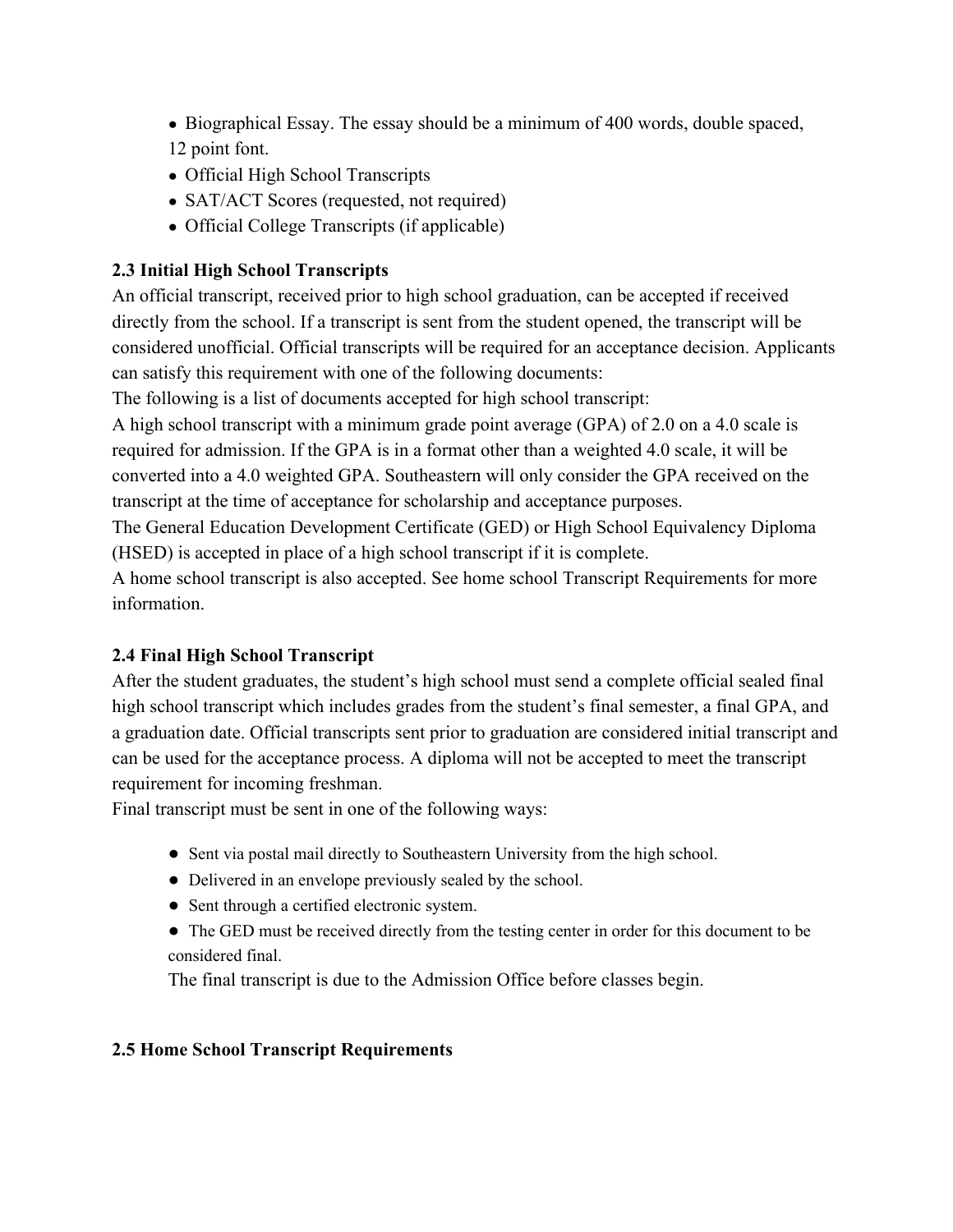Southeastern University prides itself in being an exceptional college choice for homeschooled students, and part of our commitment to serving homeschooling families comes through the admission process. Since many homeschoolers do not study under the umbrella of a local school district or homeschooling agency, Southeastern permits families to create a transcript of the student's high school course work. Transcripts should include all courses taken in grades nine through 12, as well as final grades. Although not required, prospective students may also want to submit a portfolio. A portfolio typically includes a brief description of the courses you have completed and sample copies of work, such as a research paper or project, that best reflect the student's abilities. The academic recommendation should be completed by an individual who has observed the student's academic and personal progress, such as a tutor, former teacher, or employer. Academic recommendations completed by a relative will not be accepted.

# **2.6 GED (General Educational Development Test).**

The GED is accepted in place of a home school transcript. If the student's current state of residence requires a GED, the home school student must take and submit the GED.

# **2.7 Suspicion of Falsified Transcripts**

When a high school transcript is sent to the SEU Admission Office and appears to be falsified, a member of the Admission team will call said school to verify the institution and to verify the validity of the transcript. If the high school cannot verify the information or is unreachable, the state Department of Education will be contacted to verify the information.

# **2.8 Christian Character Reference**

Applicants must submit a Christian Character Reference form as part of their application. This assessment should be completed by an individual who knows the prospective student well (six months minimum required) and can provide the Admission Counselor with a candid assessment of the student's Christian maturity. References completed by a relative will not be accepted.

Southeastern University is not obligated, but may call this individual to obtain more information about the student. Phone contact with the individual may be attempted to follow up concerning academic or behavioral issues disclosed in the application process.

# **2.9 Required Essay**

Southeastern University requires prospective students to submit a 1-2 page essay using the following prompt:

"Describe the beginning and present growth of your relationship with God and how you see yourself as a good match for Southeastern's academic and spiritual environment."

# **2.10 The Academic Year**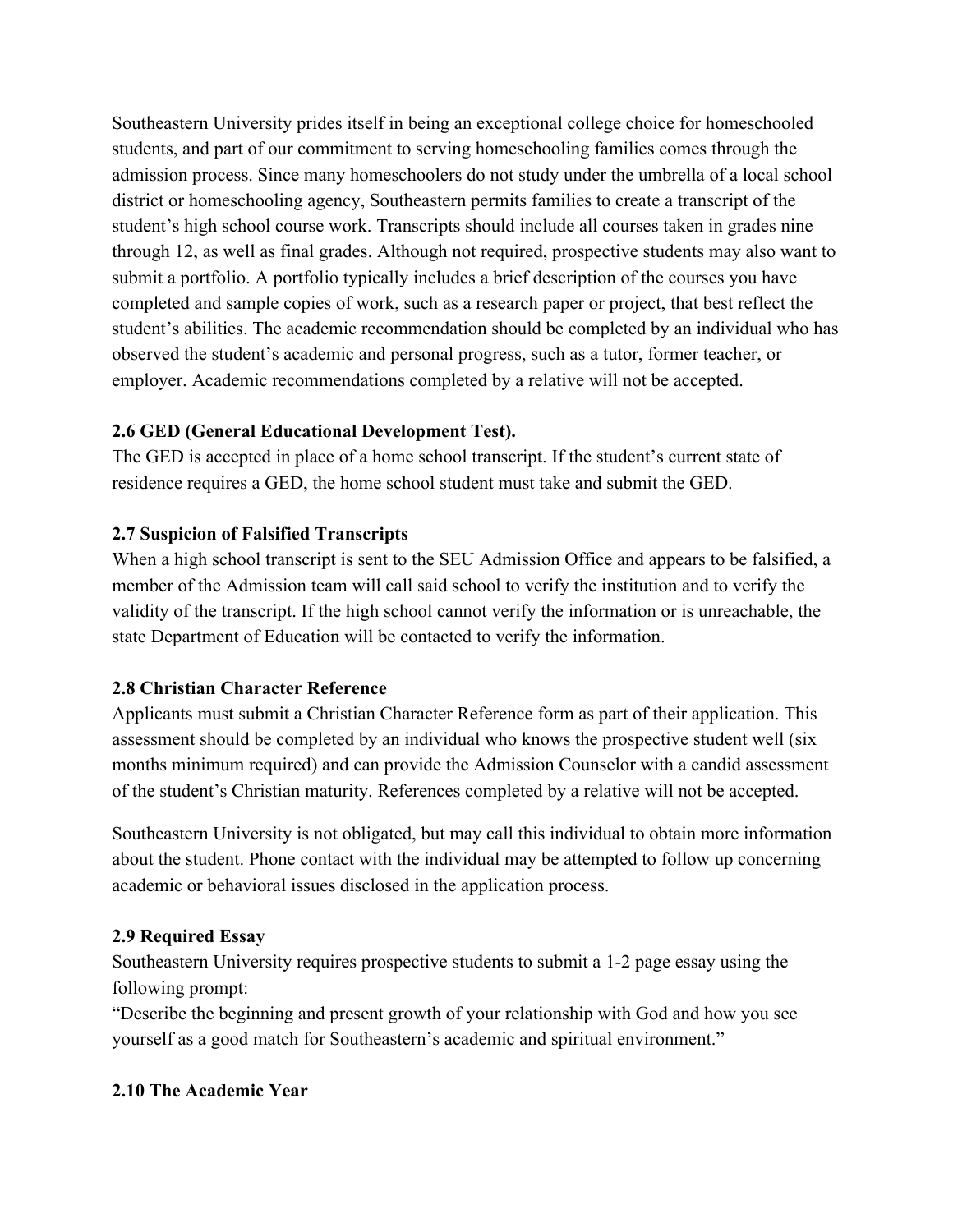Southeastern University operates their traditional campus-based programs on a fall and spring semester system with two summer sessions.

The fall and spring semesters are 16 weeks in length. Class sessions during the regular semesters are scheduled so that they equate to fifteen, 50-minute sessions per credit hour, although they may vary depending on the nature of the instruction and schedule. Hybrid classes, mixing online and individual study with face-to-face sessions, are also held, as well as some online delivery courses, structured for campus-based students. New, incoming students may only enter in the fall or spring semester.

The two summer sessions are intensive one-week and three-week sessions. Course delivery during summer sessions also varies, but they are designed to be comparable to the semester sessions. The academic calendar outlines the main events including the beginning and ending dates of each semester and summer sessions.

#### **2.11 Incentive Compensation Prohibition**

Southeastern University will not provide any commission, bonus, or other incentive payment based directly or indirectly on success in securing enrollments or financial aid to any individual or entity engaged in recruiting or admission activities or in making decisions about awarding FSA program funds as specified by the Department of Education.

#### **Chapter 3: Reviewing Freshmen Applications**

The Admission Office will review applications after all required documents are received and have been processed through Admission Data Office. The applicant's file is prepared and accessible by the designated Admission Counselor, and/or the Director of Admission for review. Some applications are flagged for additional review by the Director of Admission. Once the decision has been made, the student will be notified of the decision in writing within two weeks.

#### **3.1 Acceptance Process for Freshmen**

The designated Admission Counselor will review prospective student applications following completion. The following is a list of specific information that the Admission Counselor is looking for in the application:

- Check student's Immigration Status
- Church questions: they should show personal relationship with Christ and regular church attendance. If anything in the file indicates that the student does not have a personal relationship with Christ, follow up with student to get a more detailed response. File may need to be reviewed by the Director of Admission.

● Lifestyle questions should show abstinence from alcohol, tobacco or drug use. If there is use, follow up as necessary according to Southeastern University's student handbook.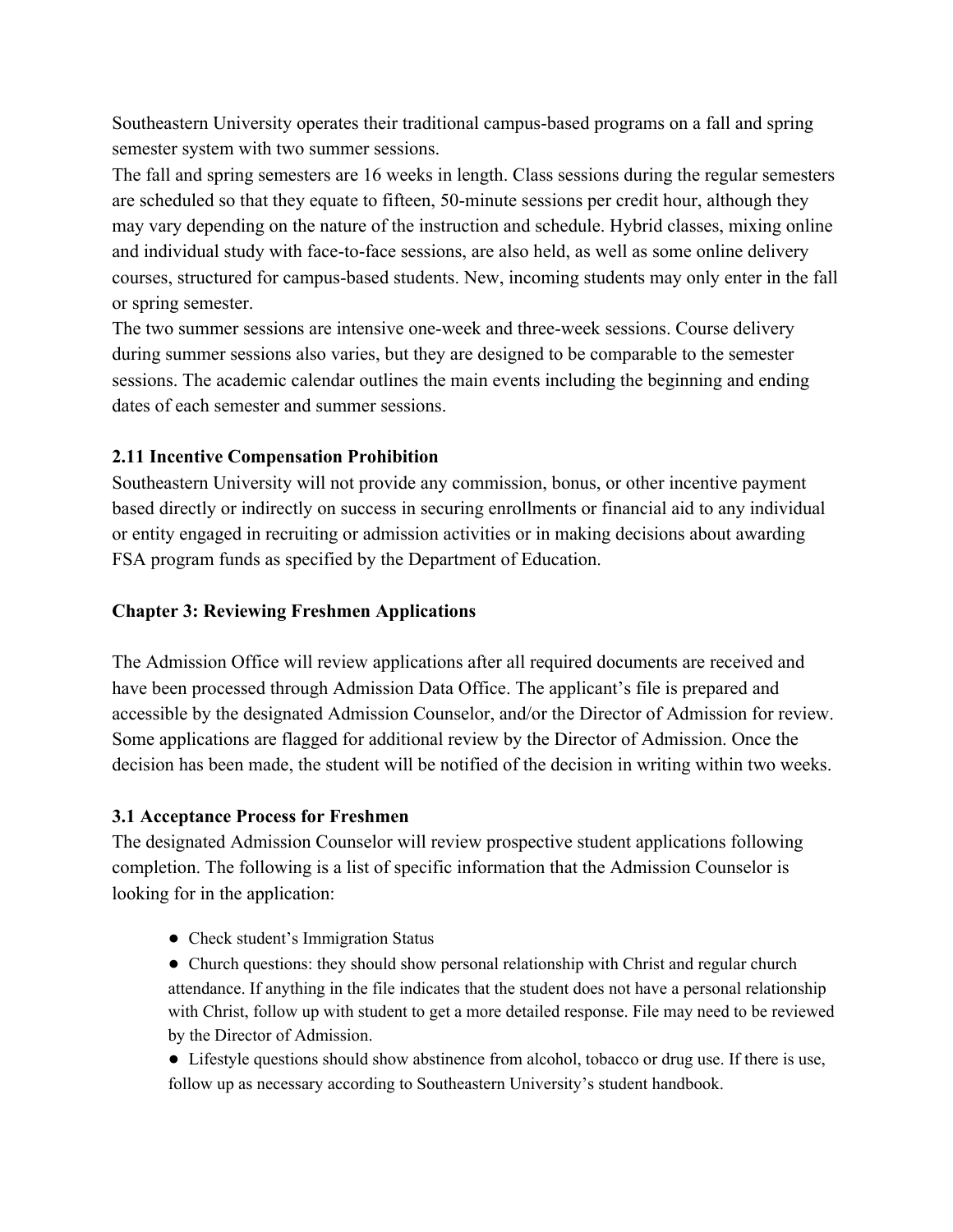• If there are items of concern in the application, follow up with the applicant or the Christian character reference to get more information about the student.

● Christian Character Recommendation: Student must have a non-family member that has known the applicant longer than 6 months to complete the form provided by Southeastern University admission office.

● Biographical Essay: Biographical essay is 400 words minimum, typed, double-spaced using the following prompt: "Describing the beginning and present growth of your relationship with God and how you see yourself as a good match for SEU's academic and spiritual environment". If there are any causes for concerns within the essay, then the Admission Counselor will seek approval from the Director of Admission. The Director of Admission will communicate with the Director of Student Services..

● The student must check "yes" to abide by Southeastern University's community life statement and covenant.

• Student needs a minimum GPA of 2.0.

Once a decision has been reached, the Admission Counselor will complete the following steps:

- Data Processors will change their stage in the Student Information System.
- Once the students stage has been updated, Admission Counselor will communicate acceptance decision to the student via email.

If a student does not meet the requirements for general admission or if there are any other concerns, provisional acceptance may be granted or the file may be sent to the Director of Admission for review.

#### **Chapter 4: Provisional Acceptance**

#### **4.1 Provisional Admission**

Provisional admission is available for students who do not meet the Academic Admission standards listed above. If one or more of the requirements have not been met, provisional admission may be granted on a case-by-case basis as determined by the Director of Admission.

#### **4.2 Academic or Disciplinary Dismissal, Suspension, Probation, Felony**

If a student marks 'yes' on their application to having been dismissed, suspended, or placed on probation from college or high school for academic or disciplinary reasons, their Admission Counselor will communicate with the prospective student's prior school to obtain additional information relevant to their admission file.

If a student marks 'yes' on their application to having been convicted of a felony, the prospective student will be required to submit a certified criminal background check in addition to their regular admission documents. Admission Counselor will provide the student with instructions on how to complete the background check. The applicant is responsible for all costs to complete the certified criminal background check. If a prospective student has been convicted in the past, the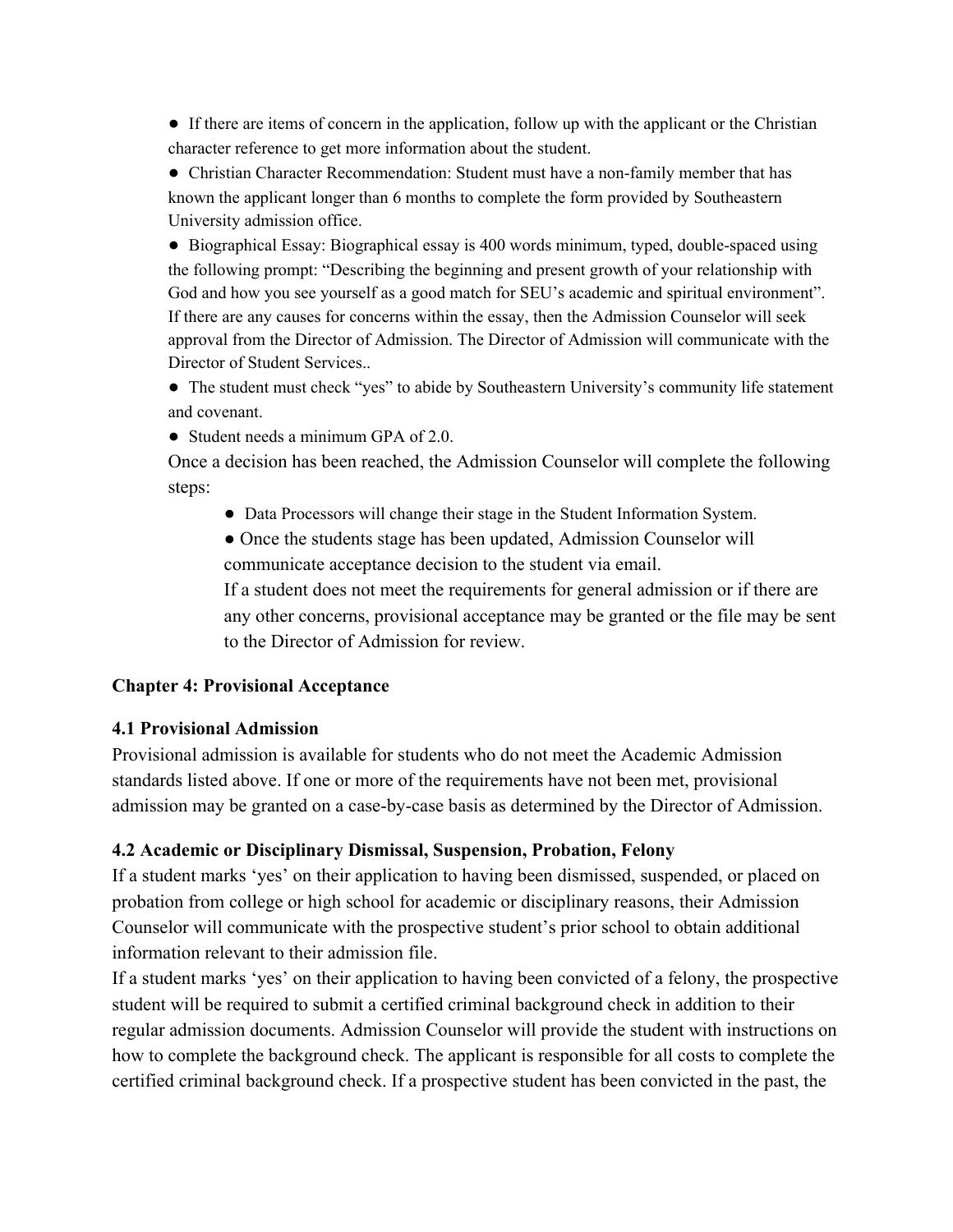file will be reviewed by the Director of Admission.

#### **Chapter 5: Transfer Students**

#### **5.1 Definition of A Transfer Student**

If a student has earned 12.0 or more college-level credits from another institution after their high school graduation, they are considered a transfer student. This does not include remedial courses. Students who have completed at least one year with an affiliate Master's Commission, Youth with a Mission (YWAM), or Discipleship Training School (DTS) are not considered transfer students; they are considered freshmen. Though the university awards credit based on advanced standing for their experience, the content is not considered college-level. Students who have taken Post-Secondary Educational Option (PSEO) or other similar credits during high school (i.e. Advanced Placement (AP) exams, or College Level Exam Placement (CLEP) exams) are also considered freshmen.

#### **5.2 Application Process**

In addition to the freshman application process, transfer students are required to submit additional pieces to be considered for acceptance. Southeastern University reserves the right to deny an applying transfer student for any of the following situations:

- The student has poor academic standing at another college or university.
- The student has previously been dismissed from another college or university.
- The student has outstanding financial obligations to another college or university.

#### **5.3 College Transcripts**

Transfer students are required to submit all college transcript(s) as part of their admission application process before acceptance regardless of whether or not they want to transfer the credits. If the student is currently enrolled in classes, they must submit an unofficial copy of their transcript(s). If their college-level courses are complete, the student must submit an official copy sent from their institution. If the student attended more than one institution, an official transcript must be submitted from all institutions. The official high school transcript or scanned copy of the high school diploma will be required to verify high school completion if the applicant is transferring less than 60 college credit hours. The cumulative college GPA will be used to determine acceptance for transfer students who have earned 12 or more credits; at least a 2.0 GPA is needed to gain acceptance. A GPA of 1.99 or lower will be submitted to the Director of Admission for further review.

#### **5.4 Graduation Requirement**

In order to graduate from Southeastern University, 25% of the student's credits must be taken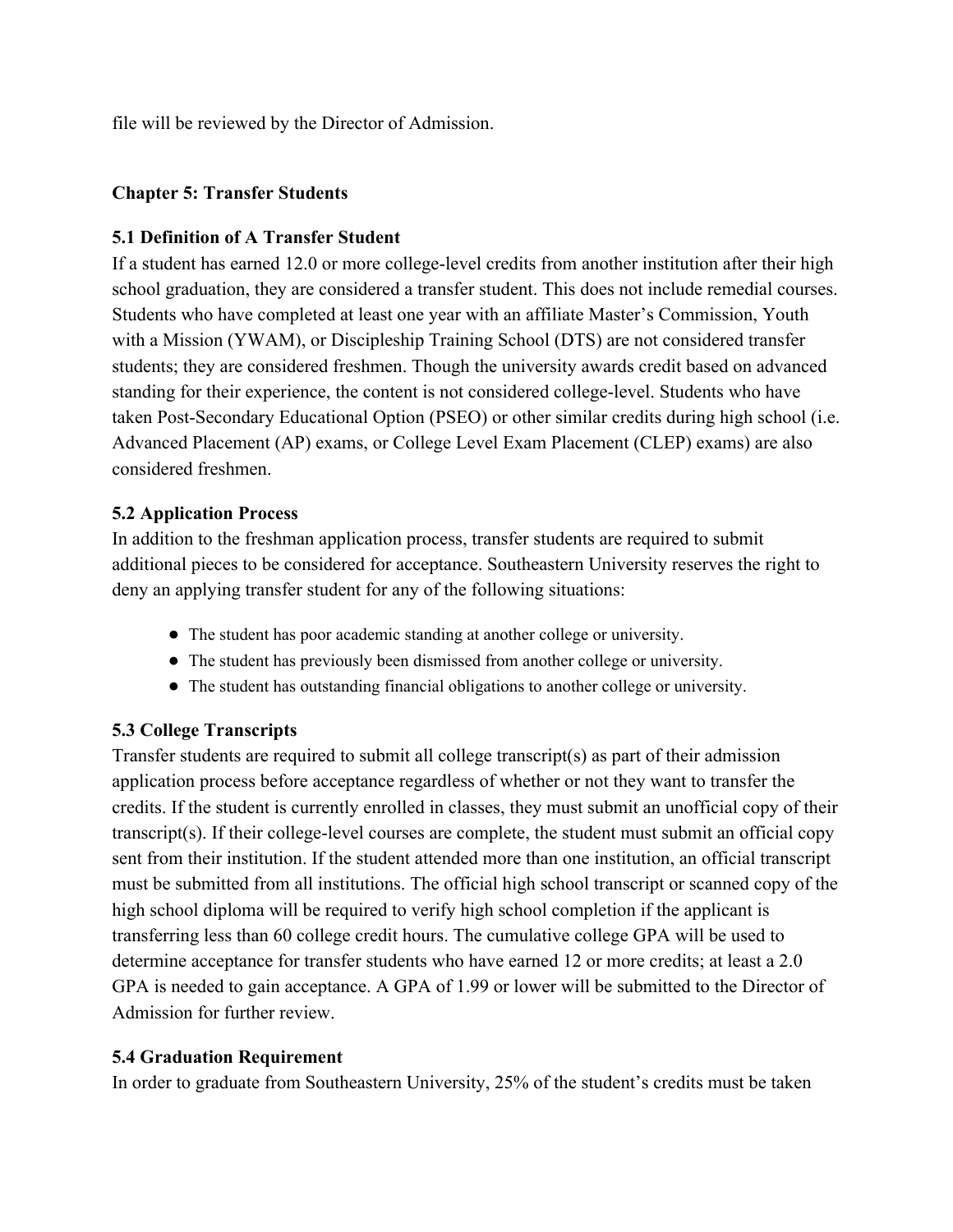from SEU. This policy is maintained by the Registrar's Office.

#### **5.5 Transfer Credit Evaluation Process**

Students should have their official high school transcript(s) sent to the Southeastern University Admission Office for review. The Admission Office will pass the original copy of the transcript to the Registrar's Office and retain a copy for the student's admission file. The Transcript Evaluator located in the Registrar's Office will evaluate college transcript(s) and communicate the results to the student within 10 business days. Students who have questions regarding the degree audit can contact the Registrar's Office and ask for the Transcript Evaluator.

Only transcripts sent directly from the originating institution to Southeastern University can be considered official. Initial transcripts may be sent for admission purposes and to receive an initial evaluation of transferable credits.

#### **5.6 Course Transfer Guidelines**

Policies and procedures for transferring credits are:

- Only grades of "C" or above are transferable.
- The course description must be equivalent to a Southeastern University course(s).
- Degrees do not transfer; courses are evaluated individually.
- Courses must be at the college level to transfer (usually with a course number "100" or higher);

developmental courses will not transferred (usually with a course number "099").

- An official degree audit is done after receiving an official transcript; faxed transcripts or unofficial transcripts can be evaluated, but the evaluation is unofficial until official transcripts are received.
- The transcript cannot be a grade report.
- Official transcripts will have a seal and the signature of the Registrar.

● Courses cannot be transferred without grades (unless a "P" for "Pass" equals a C- or above); however, the grades do not transfer and therefore do not affect the student's GPA at Southeastern University.

# **5.7 CLEP, DANTES, AP, and IB Exams**

Southeastern University accepts many CLEP, DANTES, AP, and IB exams for credit. These transcript/score reports must be sent to the Registrar for review. Exam transfer charts and equivalency requirements for general courses can be found in the Southeastern University's Registrar's Office. The transfer requirements are subject to change, and are maintained by the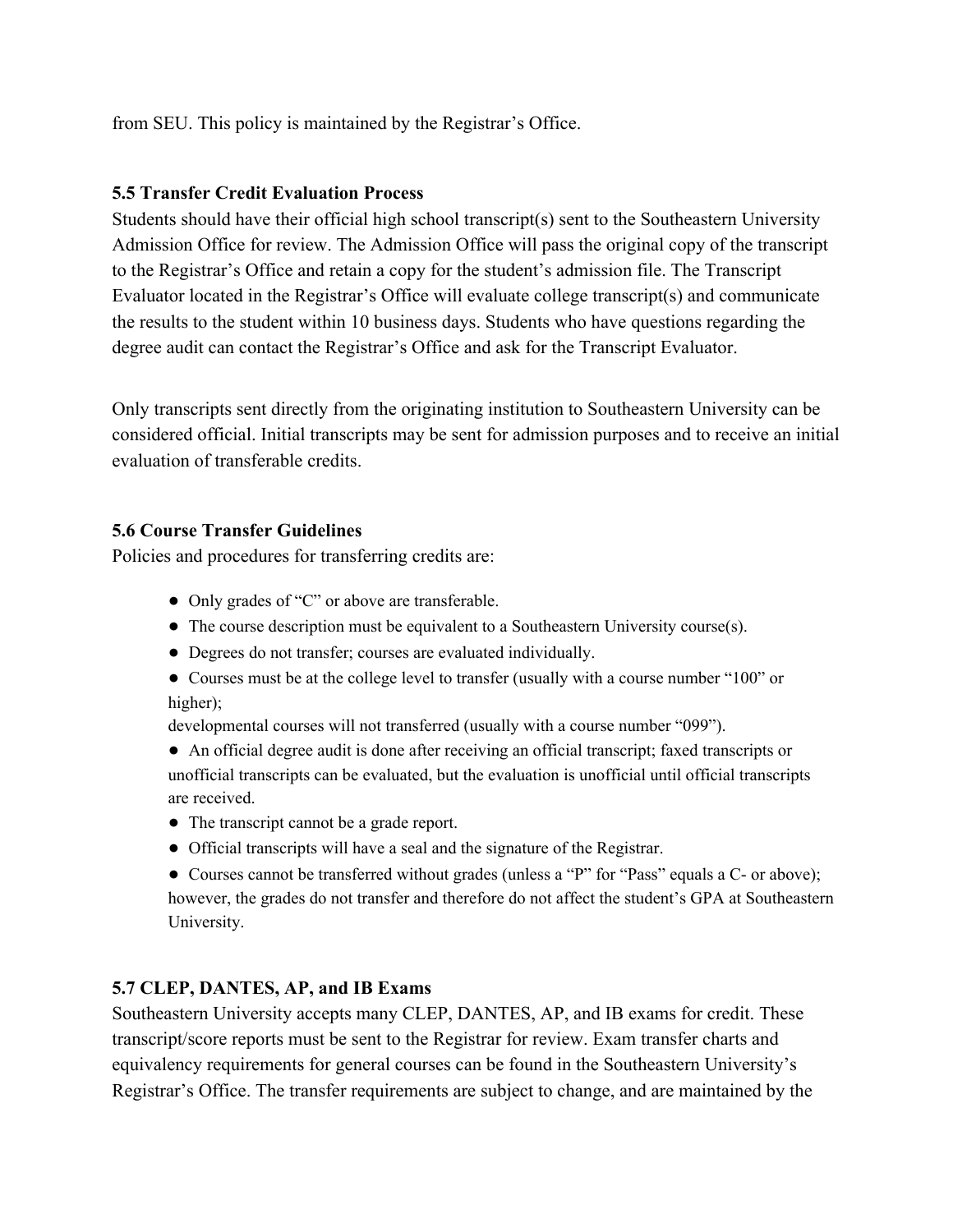Registrar's Office. Students who only complete CLEP, DANTES, AP, or IB exams are not considered transfer students. Students are only considered as transfer students if they complete 12 or more courses at a college after high school.

#### **Chapter 6: International Students**

#### **6.1 Who Is Considered International?**

An international student is one who attends Southeastern on a non-immigrant F-1 visa. Students who have legal permanent residency ("green card") status through the U.S. Department of Homeland Security or who are U.S. citizens by birth but have grown up overseas may be culturally and socially "international," but for purposes of the application, enrollment and financial aid eligibility, they should follow all procedures for U.S. citizens.

The following information is specific to international students who are not a Permanent Resident or citizen of the United States and are seeking to earn a bachelor's degree as a traditional, campus-based student at Southeastern. It does not necessarily apply to graduate students or students pursuing an online program from their home countries.

Foreign students currently living in the United States under a legal visa or who have Permanent Resident status are exempt from International Student policies.

If Southeastern University will be providing immigration documentation for a foreign student to take courses in the United States, they will be considered International Students.

\*Missionary dependents are exempt from all international student policies, as their citizenship is from the United States.

# **6.2 Sending Mail and Forms**

Students will not receive postal mail from Southeastern University until they have been admitted to the university. International students will be encouraged to use the SEU website, or Admission Counselor email to download and submit information and documents until postal mail can be sent.

#### **6.3 Permanent Residents**

Foreign students who have legal resident status in the United States are not considered International Students. These students are required to meet Southeastern University's traditional admission standards. These students will not require a student visa, therefore, they are not required to provide verification of funds. They may be eligible for Financial Aid and should contact the Student Financial Services Office to see if they qualify.

If English is not the applicant's first language, they may be required to submit English Certification (TOEFL) scores. The International Student Coordinator reserves the right to request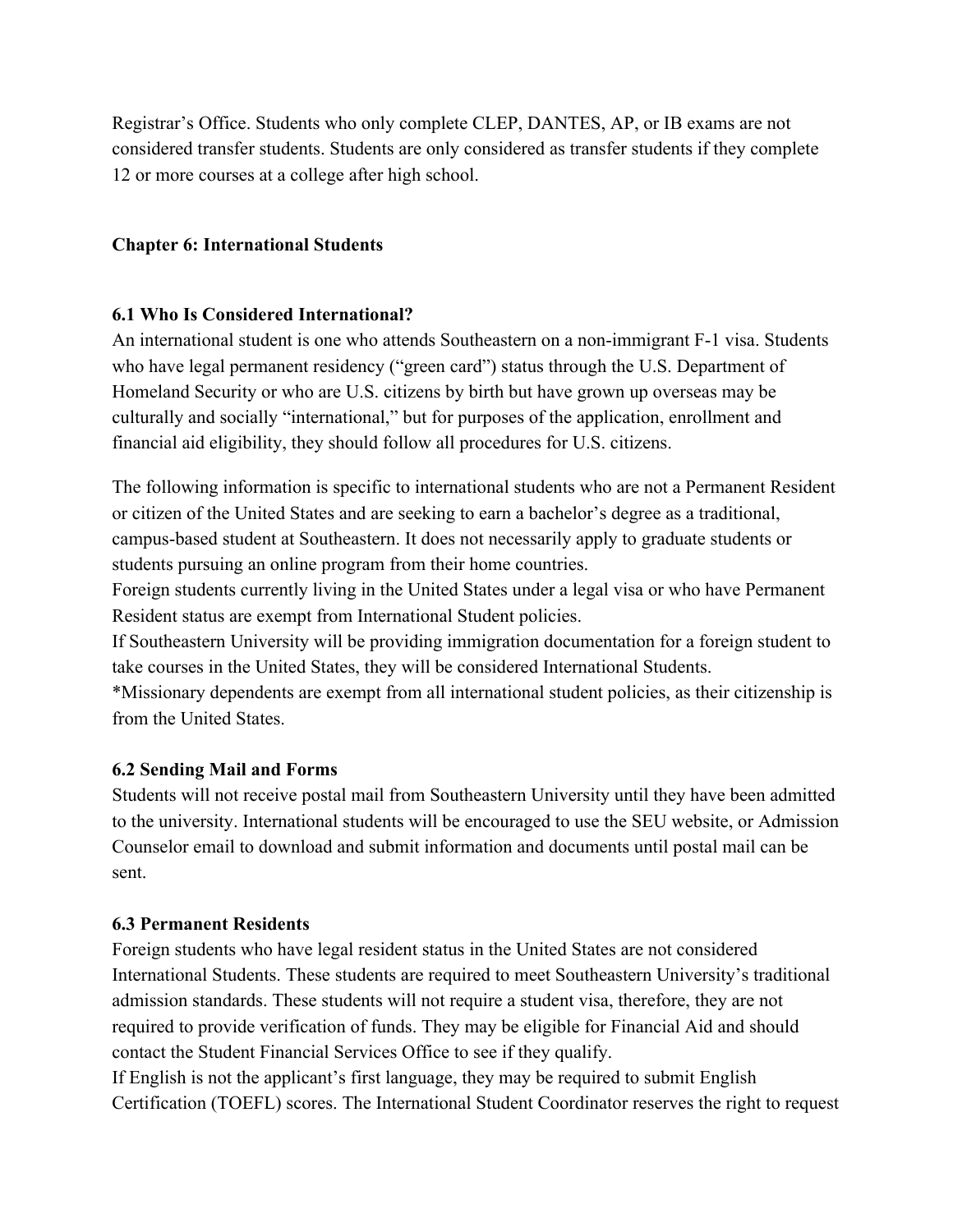that the applicant take the TOEFL before an acceptance decision will be made. This information may be used in determining acceptance.

#### **6.4 Application Process**

Southeastern University welcomes students from other countries who show promise of benefiting from educational opportunities in the United States. International students must complete the same admission process as other freshmen or transfer students. It is suggested that a foreign student apply for admission to SEU at least six months before the semester they wish to enroll. International student applications will not be reviewed for acceptance at Southeastern University until all of the following documents are received:

Completion and submission of the following documents are required for admission to SEU:

● Complete the online application, www.seu.edu/apply/.

● Submit a biographical essay, 1 to 2 pages in length, typed and double-spaced, using the following prompt: Describe the beginning and present growth of your relationship with God and how you see yourself as a good match for Southeastern's academic and spiritual environment.

● Christian Character Assessment form: This is a recommendation form that must be completed by a spiritual mentor such as a pastor, youth leader, Bible study teacher or another person who has guided you in your faith. Assessments completed by a relative will not be accepted.

- Official high school transcript or final completion document.
- Submit scanned copy of passport.
- Submit scanned copy of any U.S. Visa
- Submit SAT, ACT or TOEFL scores.

Exception: If the prospective student is from an English-speaking country, high school or university and has a "C" or higher in their English classes, then they will not be required to submit any of these tests)

Information regarding the TOEFL can be found at the TOEFL website, www.toefl.org. TEST OF ENGLISH AS A FOREIGN LANGUAGE Educational Testing Service Princeton, NJ 18540 U.S.A.

Minimum accepted scores for the TOEFL.

- Paper-based test (PBT) 540–543
- Computer-based test (CBT) 207
- Internet-based test (IBT) 76

The IELTS test as a replacement for the TOEFL. The minimum accepted score is a 6.

If applicable, submit any college/university transcript(s). If any transcript(s) are from a foreign university, a "course-by-course" transcript evaluation as offered by www.jsilny.com, www.wes.org or www.ece.orgwill be required. This evaluation will indicate to Southeastern whether or not any prior college credits can transfer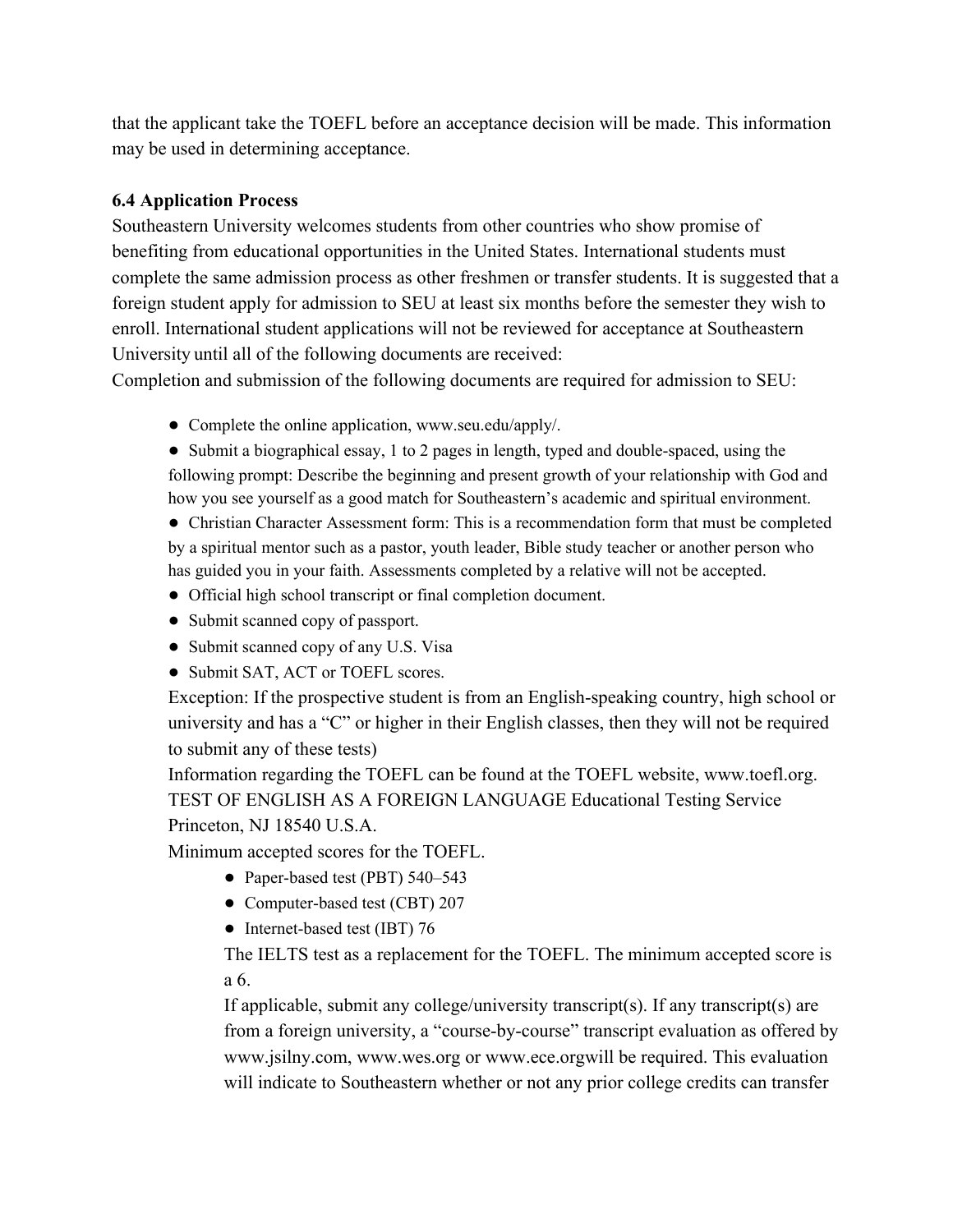to Southeastern; the evaluation also allows the Admission Office to determine if you qualify for transfer academic scholarships.

#### **6.5 Instructions After Acceptance**

In addition to the traditional admission standards, Southeastern University requires all international students to deposit or provide documentation showing proof of sufficient funds to cover one semester's room, board, tuition and fees. International students may have a financial sponsor who will agree to be responsible for all debts acquired by the student while in this country. These requirements must be met before a Certificate of Eligibility for Student Status (Form I-20) is issued by the university. This is the student's invitation to attend University in the United States.

International students accepted to Southeastern will be eligible to receive an I-20 as an invitation to come to Southeastern University. This is the first step for a student to receive an F-1 student visa. The following steps must be completed prior to an I-20 being sent:

- The student must be accepted to Southeastern University
- The student must submit the following financial statements:

o Form F-1: All students interested in applying to Southeastern University must have the funds available to meet the cost of an educational program in the United States. The purpose of the Financial Statement Form F-1 is to verify that the international student has the financial resources available to meet the costs of tuition, fees, room, board, incidental expenses and the cost of round trip transportation from his/her native country.

o Verification of Personal Funds: Southeastern must have proof of funds on file in the form of an official bank statement (with a dollar figure in U.S. funds). If the student's U.S. sponsor will be funding their education, we will need the sponsor's proof of funds.

o Sponsor: If international students do not have proof of funds, they must have a financial sponsor. This individual must complete an Affidavit of Support Form, which will be sent by Southeastern to the individual offering support. Completion of this form verifies that the sponsor will be responsible for all college and living expenses accrued by the student while living in this country that he/she cannot meet personally.

o Deposit of Funds: All students attending Southeastern University on a student visa are required to have the equivalent to one semester's tuition or 30% of the total yearly tuition cost deposited at Southeastern before immigration papers can be completed. As soon as this amount has been deposited, an I-20 form will be completed notifying the Immigration and Naturalization Service of the applicant's transfer to Southeastern University.

# **6.6 Additional International Student Policies**

International students must fulfill the following requirements to maintain student status: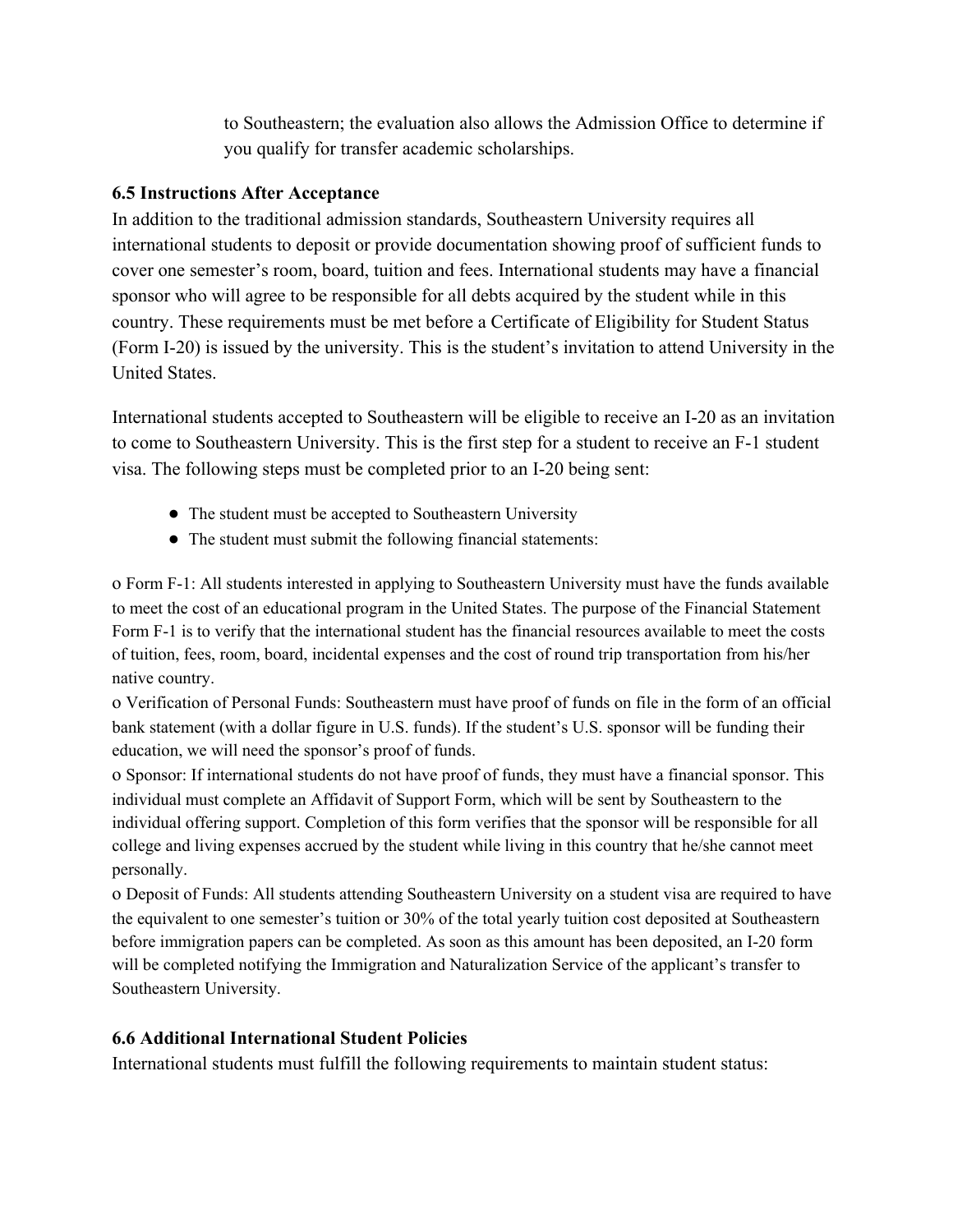To become eligible for transfer to Southeastern from another American college, approval must be obtained from the previous school attended and U.S. Immigration and Naturalization Service. First year international students are not allowed to work off-campus. Jobs on-campus are available, but federal regulations state that students are not allowed to work more than 20 hours per week while school is in session.

Second year international students and beyond may also work on-campus or they may work off-campus through a program known as Curricular Practical Training, wherein a student would garner a job offer related to their respective major and then be allowed to work either part-time or full-time off-campus.

# **6.7 Financial Aid Policy**

International students attending Southeastern University are eligible to receive institutional aid. However, students who are not United States citizens are not eligible for federal or state financial aid.

# **6.8 Creating an I-20**

Southeastern is authorized to update student information and print an I-20 for a student with SEVIS (Student and Exchange Visitor Information System). The International Student Coordinator will be the Designated Signing Officer (DSO) with access into SEVIS records. The DSO is responsible for the input of the student's initial information into SEVIS and maintaining accurate records within SEVIS.

Once the student is added to SEVIS, the DSO will print two copies of the I-20. Both copies will be signed by the DSO, one will be placed in the student's file and the other will be sent to the student.

# **6.9 Registering for The I-901**

It is the student's responsibility to complete the following additional steps to receive their student visa:

- Fill out form I-901 online and pay \$200 processing fee at www.ice.gov/sevis/i901/.
- Make an appointment with the U.S. Embassy for visa interview. (This step is not required for citizens of Canada or Bermuda. Instead, these students will take their I-20 and passport to a Port of Entry.)
- Make plans to come to the U.S. through a Port of Entry (POE). Students may need to bring their passport, I-20 and proof of financial stability to the POE. The student's I-94 will be issued at the POE which gives the student F-1 visa status.

# **6.10 Maintaining Student Visa Status**

The I-20 will be signed initially by the International Student Coordinator before it is sent to the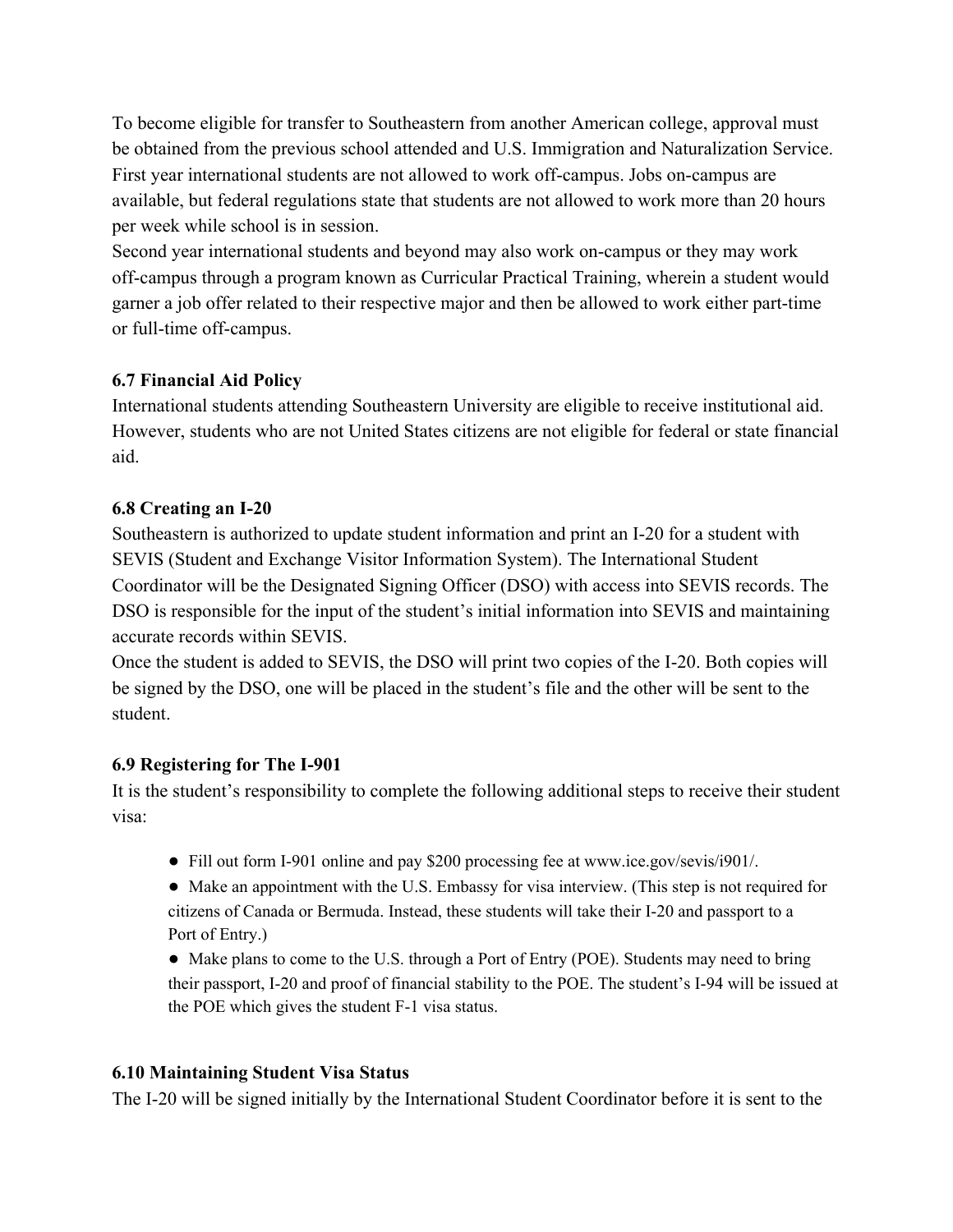student. It is the student's responsibility to have their I-20 signed by a DSO at Southeastern before they leave the country. Each time the I-20 is signed, the signature is only valid for one year from the date signed. It is the student's responsibility to maintain the following requirements to keep their F-1 Student Visa Status:

- The student must be enrolled in a minimum of 12 credit hours per semester.
- The student must maintain a valid passport.
- The student must maintain a minimum 2.0 GPA per semester.
- The student must have their I-20 document signed by the International Student Coordinator each year.

#### **6.11 Updates in SEVIS**

Any change to the student's status, program dates, major, work eligibility, etc. must be recorded in SEVIS. It is the responsibility of the International Student Coordinator to confirm registration for the student every semester. This includes returning International Students and students that have completed their program. Any record that has not been updated in SEVIS will change to "terminated" or "completed" status and may require additional updating by the International Student Coordinator. Terminated status creates an unnecessary flag on the student's file which can hinder them when attempting to cross the border.

To access the SEVIS helpdesk, call 800-892-4829.

#### **6.12 Extending A Student's Program**

If an international student requires additional time to complete their studies the student is responsible to notify the DSO. The DSO will make the needed changes in the SEVIS record, and a new I-20 will be printed and signed by the DSO for the student to be authorized to extend their program.

#### **6.13 Authorization To Drop Below Full Course**

An international student may request to be enrolled in less than 12 credit hours for one semester, if the student has less than 12 credits hours to complete in order to graduate. This update must be added in the student's SEVIS record and a new I-20 must be printed and signed for the student by the DSO.

#### **6.14 SEVIS Registration**

International students must meet with the DSO at the beginning of each semester in order to register the student in SEVIS. The student must provide the DSO with their class schedule and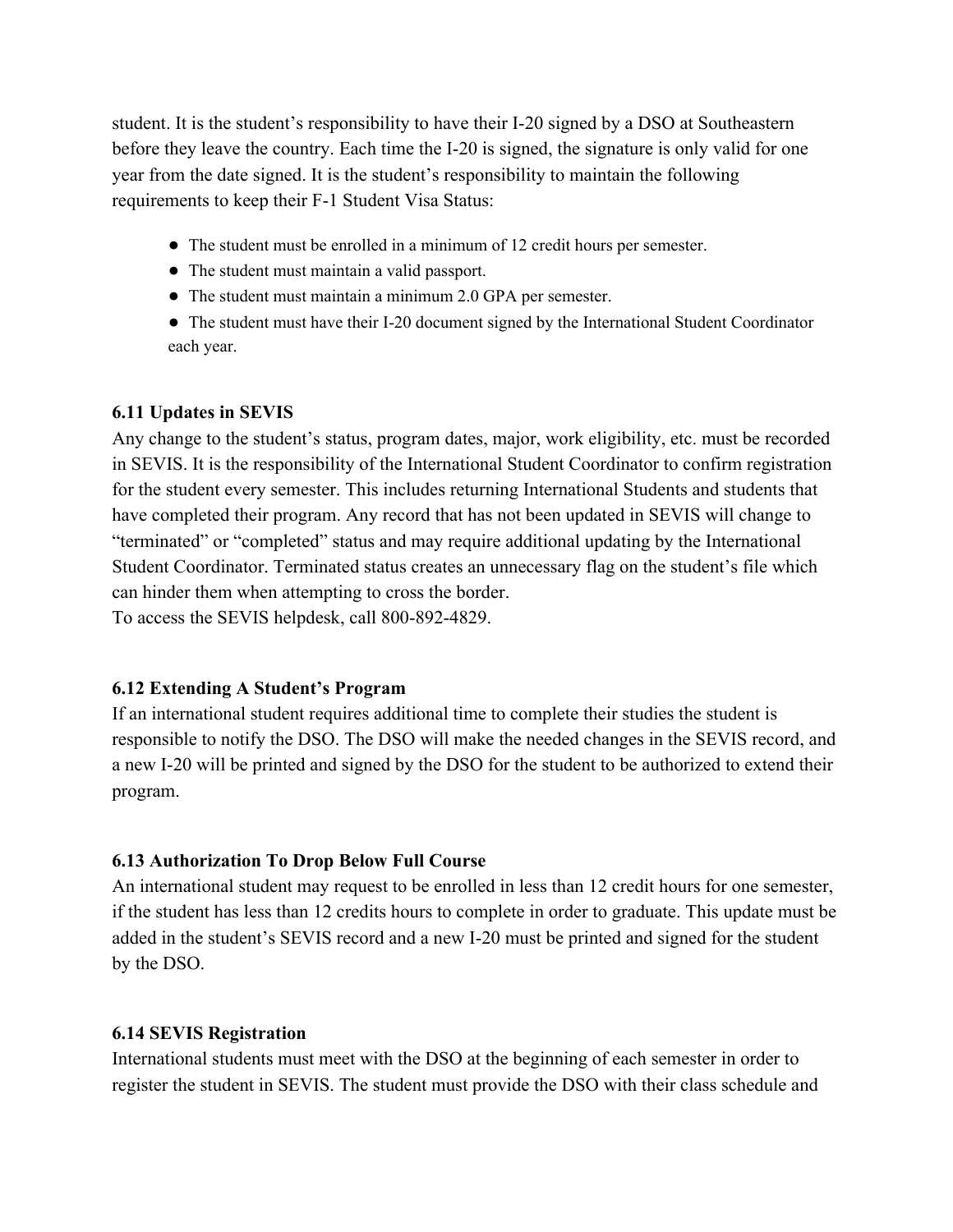current I-20 document during this meeting.

For international students transferring into the university, their I-20 must be reprinted as their status has changed. Returning student do not need to reprint the I-20, but they must update the document.

#### **6.15 Intent to Transfer**

An international student intending to transfer out of Southeastern University must inform the DSO of their intentions.

An international student intending to enroll in post graduate studies outside of Southeastern must also inform the DSO of their intent in order for their SEVIS record to be transferred. If an international student graduates from Southeastern University and does not inform the DSO of their intent to continue with post graduate studies at another institution within 60 days of graduation, their status will automatically change from "active" to "completed" in SEVIS. In such a case, the student will be responsible to request reinstatement through the school they are transferring to.

#### **6.16 OPT and CPT Procedures**

International students must notify the DSO if they intend to work. International students are subject to the following work guidelines:

- Authorization to Work
- International students may only work on-campus.
- May work 20 hours or less per week.
- Can be full-time during official school breaks, including winter and summer breaks, as long as they register for the next semester.
- The student will need a Social Security Number to get a paycheck.

CPT (Curricular Practical Training)

- This is the student's authorization to work off-campus.
- The position must be related to the student's major.
- Can begin the process for CPT after completion of 2 semesters.
- The student must receive authorization on their I-20 before employment begins, however they

need to have an employer before the International Student Advisor can adjust the student's I-20

(the student should find a job and then request the change).

- The student cannot work more than 40 hours/week.
- If the student chooses to work full-time for 1 year, they will not be eligible for OPT.
- Approval is required in SEVIS.

OPT (Optional Practical Training)

This is an optional authorization for the student to work in the United States after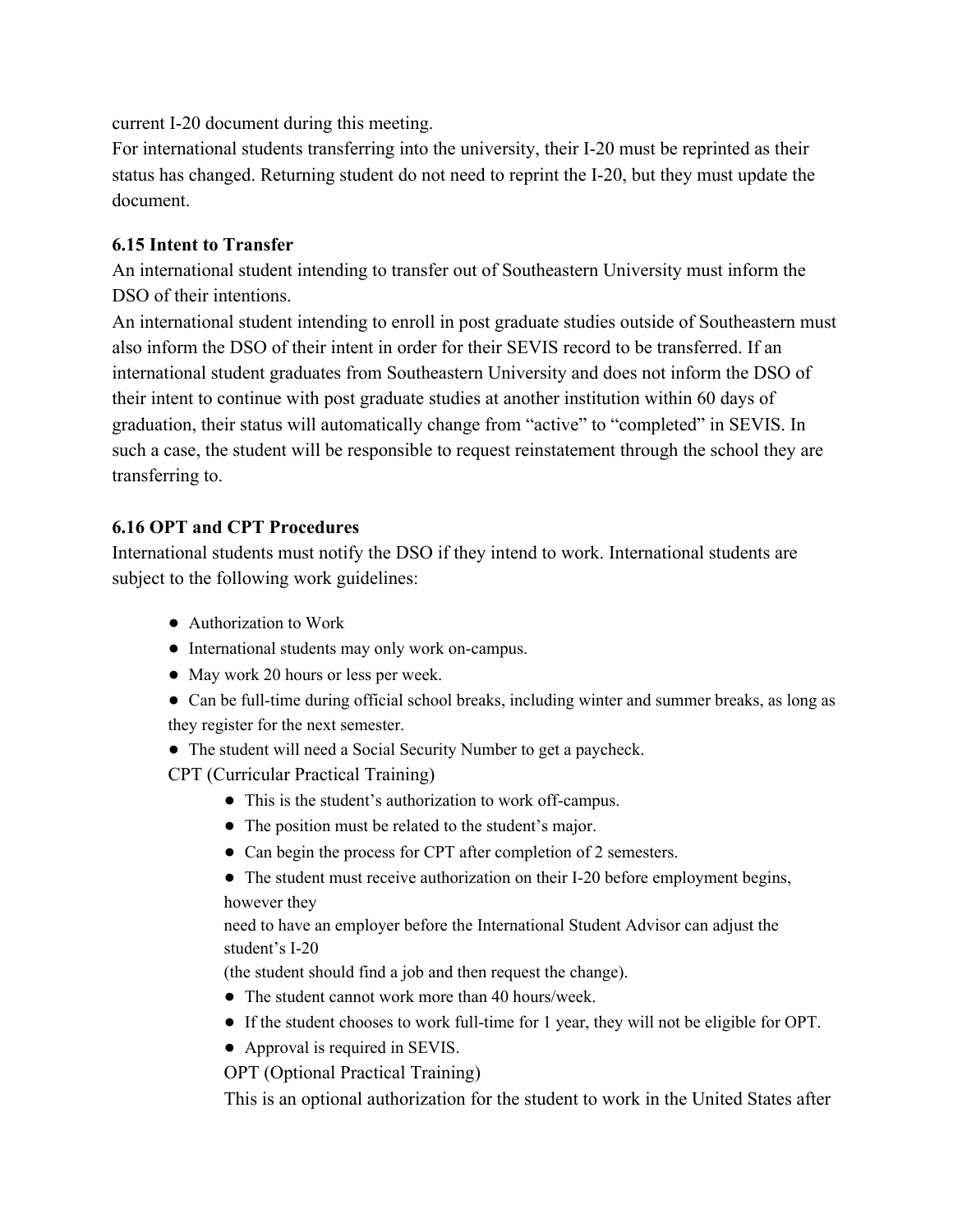graduation. Length of authorization to work is limited to 12 months. Approval is required in SEVIS.

#### **6.17 Post-Graduation**

International students are legally invited to take courses at Southeastern for a specified period of time. Once the student has graduated, they will need to depart for their home country or take action in for one of the following ways (these options may not be available to students who terminate their program):

- Apply for optional practical training (OPT), or
- Request that their SEVIS record be transferred to another school.

# **Chapter 7: Scholarship Awarding**

Immediately following the acceptance of a student, the Admission Counselor will also review the student for institutional scholarships. This includes the Scholars, Honors, Merit, and Achievement scholarships for freshmen/transfer students. In Jenzabar, the awards will be documented in the awards tab and a letter will be added in the action tab. New freshman and transfer students qualify for the listed scholarships. Re-applicants will be viewed as a transfer student while going through the admission/financial aid process.

# **7.1 Federal Financial Aid Programs**

-Federal Financial Aid Programs: Pell Grant. Need-based. Submit Free Application for Federal Student Aid (FAFSA) as early as possible. Award varies as determined annually by the U.S. Department of Education. Federal Direct Lending Program: Subsidized, Unsubsidized, PLUS for Parents Submit Free Application for Federal Student Aid (FAFSA) as early as possible. To apply for a federal student loan, visit www.studentloans.gov.

– Amount varies by fund

A completed, accurate Free Application for Federal Student Aid (FAFSA) is required for all state funding.

# **7.2 Florida Resident Financial Aid Programs**

Florida Bright Futures Scholarships: Awarded to Florida high school graduates who demonstrate high academic achievement. State of Florida Office of Student Financial Assistance determines eligibility. Contact your high school guidance counselor for more information. –Per credit hour as established by the state

Florida EASE Grant (Formally Florida Resident Access Grant or FRAG): Tuition assistance for full-time, undergraduate Florida residents. Completed Student Information Sheet required. Contact SEU's Office of Student Financial Services. – Award varies as determined by the state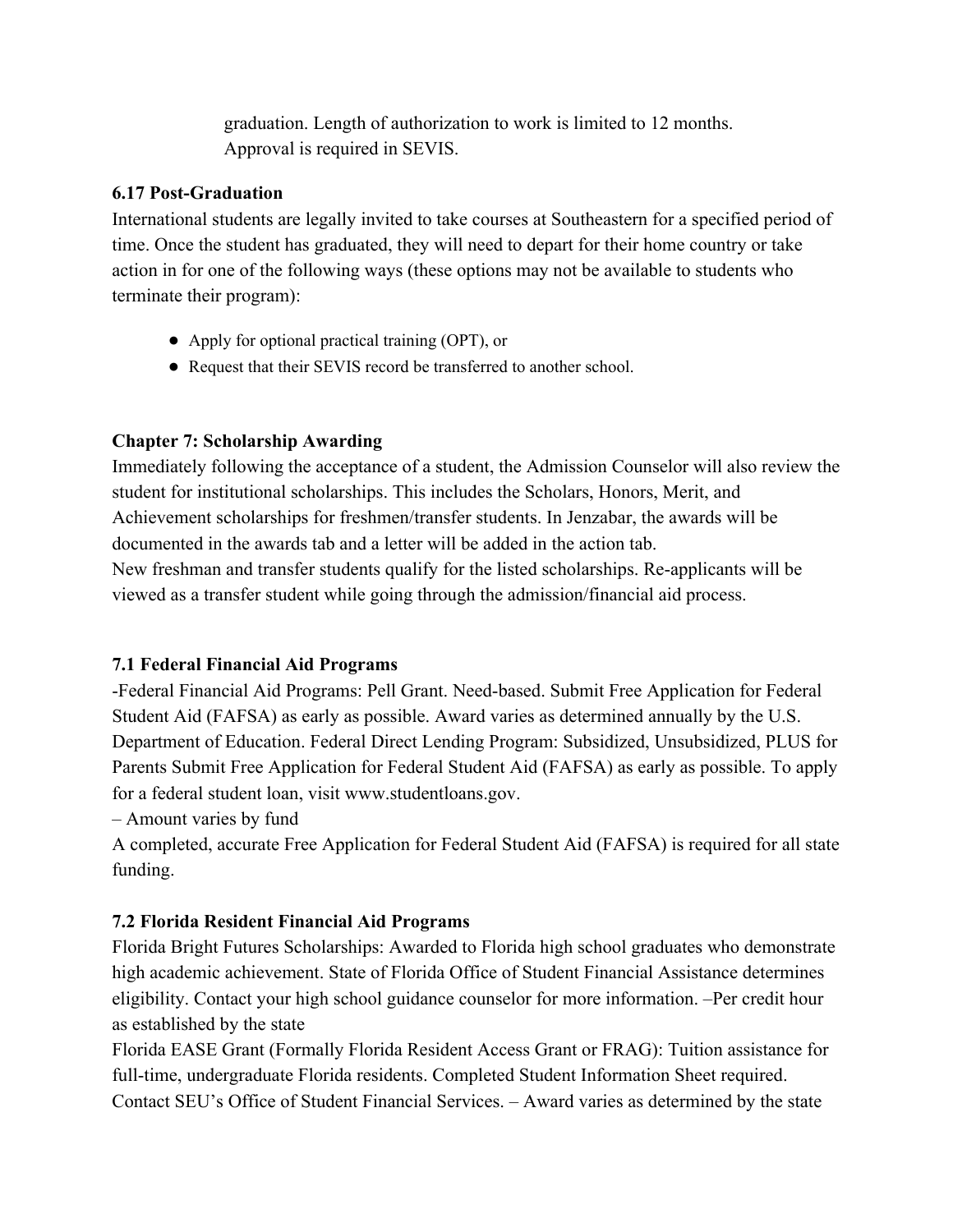Florida Student Assistance Grant: A need-based grant for full-time, undergraduate Florida residents. Must submit the Free Application for Federal Student Aid (FAFSA). Florida Prepaid: A student who is eligible for the Florida Prepaid program should receive a letter

from Florida Prepaid, which will direct the student to complete a transfer form. The form must be submitted to Florida Prepaid in order to authorize Southeastern University to receive payments. – Amounts vary based on program selected

A completed, accurate Free Application for Federal Student Aid (FAFSA) is required for all state funding.

# **7.3 Other Aid**

Third-Party Scholarships:

The following sites are promising places to begin finding other kinds of scholarships and grants for which you might qualify:

- Chegg
- College Board's Scholarship Search
- Fastweb
- Federal Student Aid
- Hispanic Association of Colleges and Universities
- Scholarships.com
- Scholarship Experts
- StudentScholarships.org

# Third-Party Loans:

Alternative private loans are available from a variety of lenders and are designed to help cover costs not covered by federal and institutional financial aid. You should apply for federal financial aid (FAFSA) before considering an alternative private loan. – \$500 up to total cost of education FastChoice provides a list of the university's preferred private lenders and allows current students and prospective students to apply for a private alternative loan. We encourage all students to investigate federal loan options first before making a decision.

#### **Chapter 8: Other Admission Processes**

#### **8.1 Dual Enrollment**

*Program Overview*

• Southeastern University offers dual enrollment credit through on campus, online, extension site, and home schooling course options.

• Prospective dual enrolled students must be at least 16 years old and have a high school GPA of 3.0 or higher in order to enroll in dual enrollment courses.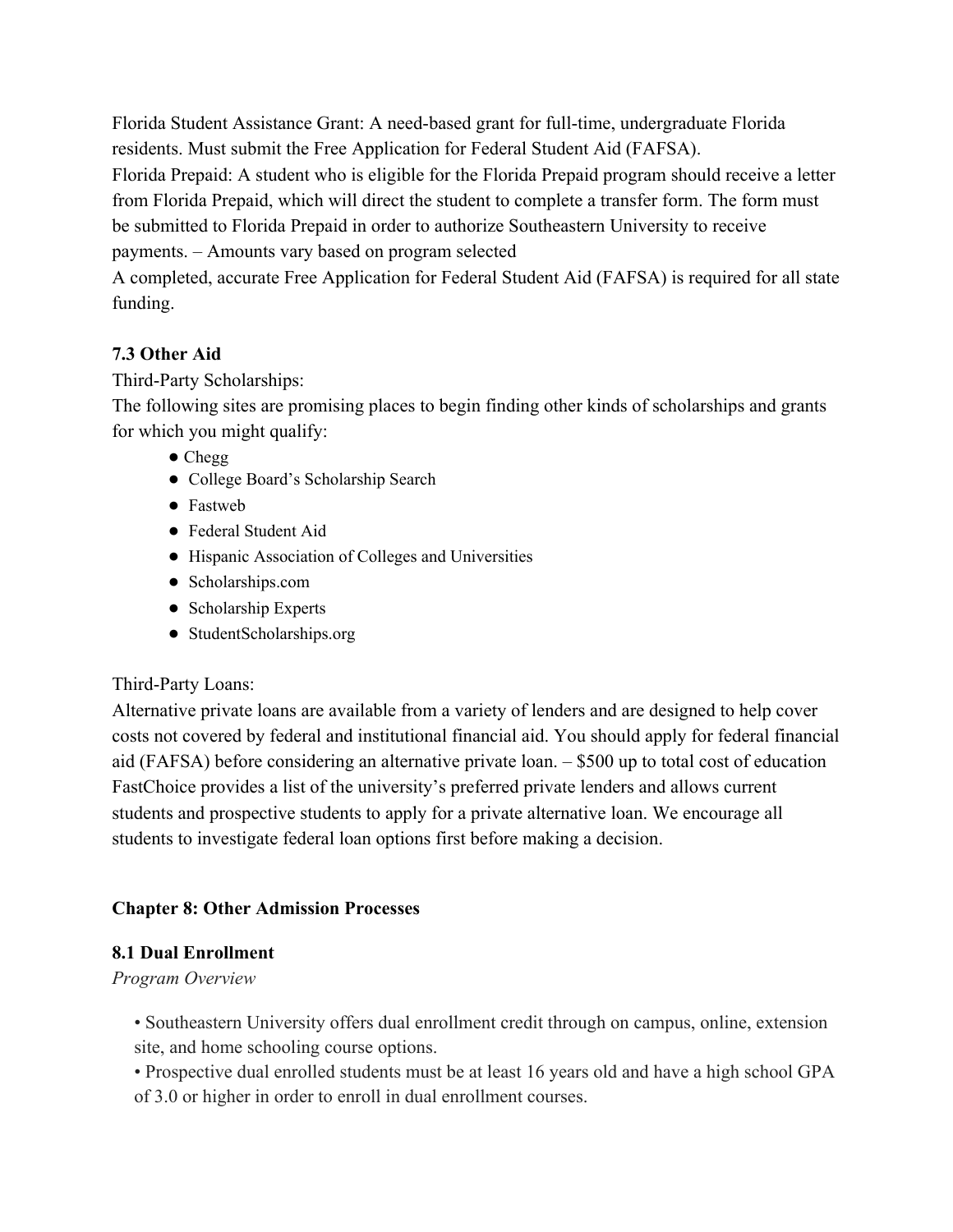- · In applicable states, prospective dual enrollment student must qualify as an
- "Ability-to-Benefit" student (e.g.: CA).
- Any freshman- or sophomore-level courses (that do not require prerequisites) can be taken.
- Students can complete up to 14 credit hours per year.

#### *Admission Requirements*

- 1. Submit the dual enrollment application.
- 2. Submit a dual enrollment agreement form.
- 3. Submit Ability-to-Benefit test scores.

#### **8.2 Readmission of Former Students**

Former students who have not been in attendance of Southeastern University within one year, or who withdrew during a semester for any reason, must submit a formal application for readmission, along with an updated Christian Character Reference.

Re-applicants must be in good standing and receive approval from the offices of Admission, Financial Aid, Registrar, and Business Office, to return.

Re-applicants who exited in good standing are eligible to apply at any time. Former students who were suspended or dismissed (academically or socially) may apply for readmission at the end of the period of suspension. The student must write a letter of appeal and submit this letter with the other required admission documents.

The Retention Committee must evaluate students applying for readmission after a suspension or dismissal. This committee has the authority to approve or reject the readmission of any former student. The applicant will receive notification of the Committee's decision.

Former students who attended other institutions since leaving Southeastern must provide an official transcript from each institution attended. The regulations on the acceptance of transfer credit apply to any re-admitted student.

#### **8.3 Non-Degree Seeking Students**

A limited number of applicants are admitted as non-degree seeking students. These are individuals who wish to take academic courses but do not wish to pursue a degree program.

This may include the following:

- Dual enrolled students;
- Public or private school teachers seeking continuing education and additional certification;
- Individuals with the maturity and background to benefit from undergraduate class work, but not planning to pursue a degree;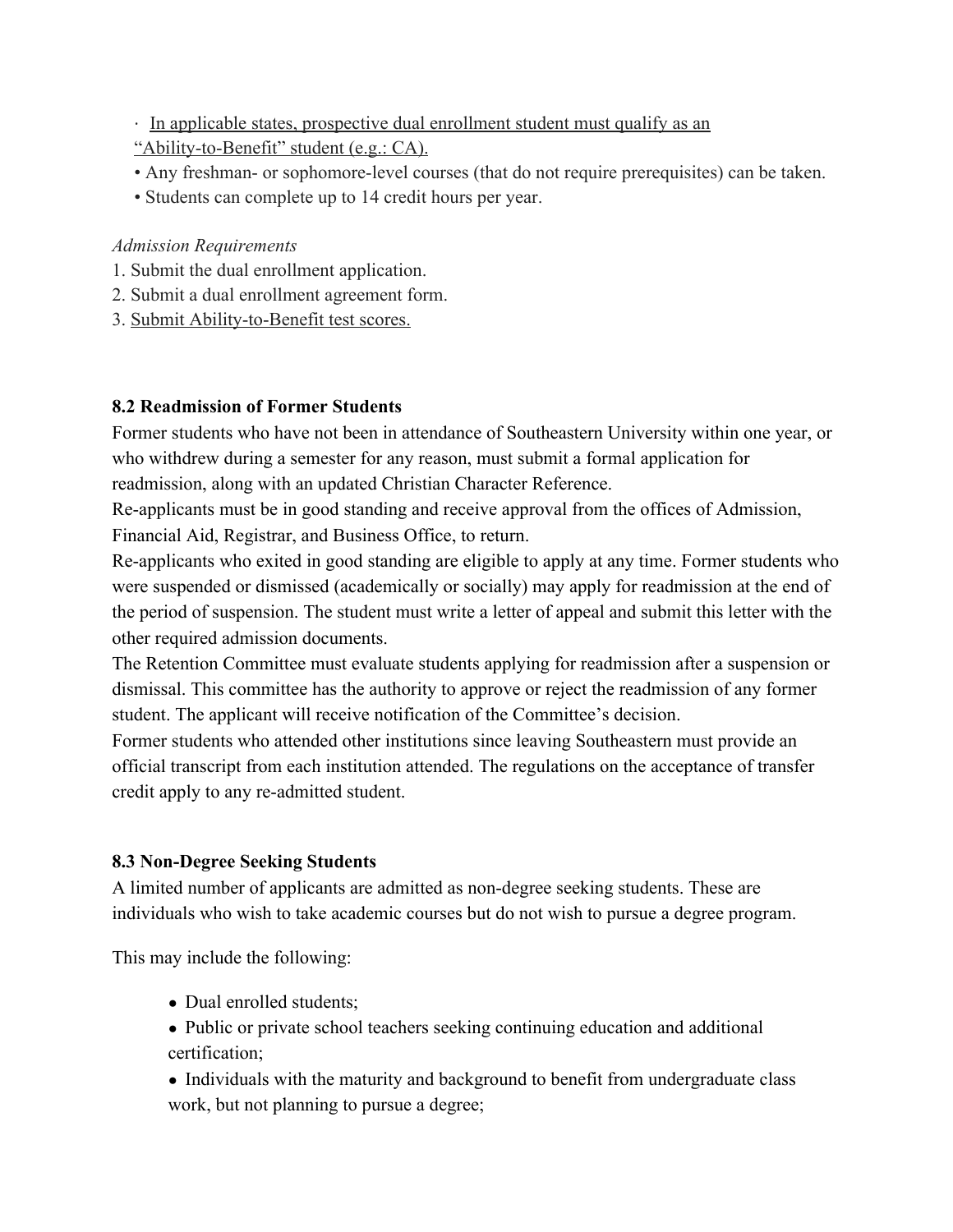• Audit Students. An applicant applying for admission as an audit student must submit a Non-Degree Seeking Student Application. No record of previous academic work is required. An audit student will earn no college credit, nor will academic work be graded. Enrollment will be subject to availability of space.

• Transient Students. A student enrolled at another institution may take a course(s) at Southeastern University and transfer the credit to the other institution. To be considered as a transient student, the applicant must apply for enrollment at Southeastern University and have written permission from the Registrar of the other institution.

If an applicant is interested in our Learning Series Program, they must fill out a Student Registration form here: <https://www.seu.edu/non-degree-series-registration/>

\*NOTE: A student wanting to do the Learning Series Program must be at an extension that offers it.

# **8.4 Aero Program**

- Students interested in pursuing the Southeastern University Aviation Program will first need to fill out an interest form here:<https://www.seu.edu/academics/programs/aviation/>
- Once submitted and received, the student will receive communication from their admission counselor to submit an approval form for the Aviation Program. The approval form can be filled out and submitted here: [https://docs.google.com/forms/d/1ATSO2xywT3D6sEOqmJByHh6tx8-SEb\\_pD-44meu2](https://docs.google.com/forms/d/1ATSO2xywT3D6sEOqmJByHh6tx8-SEb_pD-44meu2oDM/edit) [oDM/edit](https://docs.google.com/forms/d/1ATSO2xywT3D6sEOqmJByHh6tx8-SEb_pD-44meu2oDM/edit)
- Once the approval form is received from the student, the student's admission counselor will wait to hear from Dr. Joe Childs, the Director of the Aviation Program, on whether or not the student is approved for the program.
- If the student is approved, the student's admission counselor will email the student with a link to submit an SEU application here: [https://portal.seu.edu/info?apply=1&category\\_id=10](https://portal.seu.edu/info?apply=1&category_id=10)
- Once the student applies and their application is received, they will be required to submit the following documents in order to be considered for admission:
	- Professional Reference Form
	- Aviation Essay of at least 400 words (prompt: In at least 400 words, Describe your spiritual journey and how you see yourself as a good match for Southeastern University's academic and spiritual environment, and why you wish to study aviation and become a professional pilot)
	- Official High School Transcript with High School Graduation Date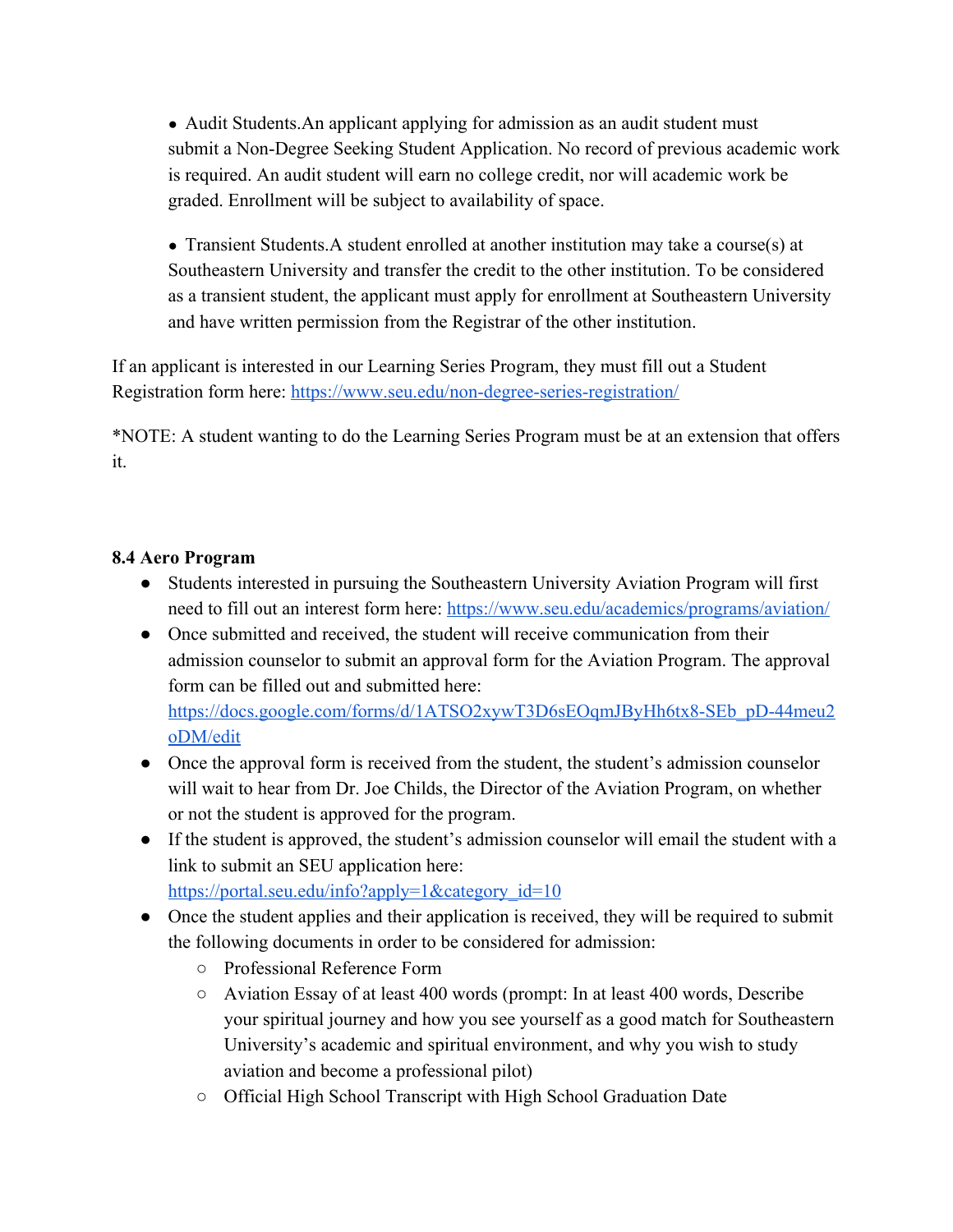- Official College Transcripts (if applicable)
- Once the admission department has received all of the required admission documents, the student's admission counselor will review the student's file for acceptance and send them a letter of acceptance via email.
- Before acceptance, the student's admission counselor will consider the following:
	- Student's GPA on high school and/or college transcripts: GPA must be a 2.0 or higher. If a student's GPA is below a 2.0, a letter of appeal may be requested from the student.
	- Student's community life statement answers on their application: Student must have accepted Jesus Christ as their Lord and Savior, and agree to abide with Southeastern University's community life Statement. If a student has been dismissed from a school for academic or disciplinary reasons, an appeal letter may be requested from the student. If a student has been convicted of a felony, the student will be required to submit a background check through Southeastern University's partnership with Castle Branch. Instructions will be provided to the student from their admission counselor on how to submit the background check. The student will be required to pay for the background check.
	- The length and material in the student's essay.
	- All of these items are subject to further review.

# **8.5 LKPD Program**

This is an accelerated, online Criminal Justice degree program offered to Lakeland Law Enforcement/City of Lakeland employees. This program is offered at a discounted rate, allowing students to pursue their degree at only \$189 per credit hour. In addition, students can automatically earn 24 credits for police academy training, and 21 credits for practical field experience (evaluated by the Registrar's Office, and James Roberts).

- Law Enforcement/City of Lakeland Employees interested in the program must apply at seu.edu/cityoflakeland.
- Once applied, students are required to submit the following:
	- Professional Reference
	- Proof of Employment (Police Photo I.D., pay stub, letter from superior, etc.)
	- High School Transcripts
	- Any College Transcripts
- If College transcripts do not indicate Police Academy Training, students must request that a Verification Letter be sent to our offices by their overseer. This will enable students to earn 24 credits towards their degree.

# **8.6 Graduate Level Admission Requirements (Online)**

Consistent with Southeastern University's commitment to rigorous, challenging graduate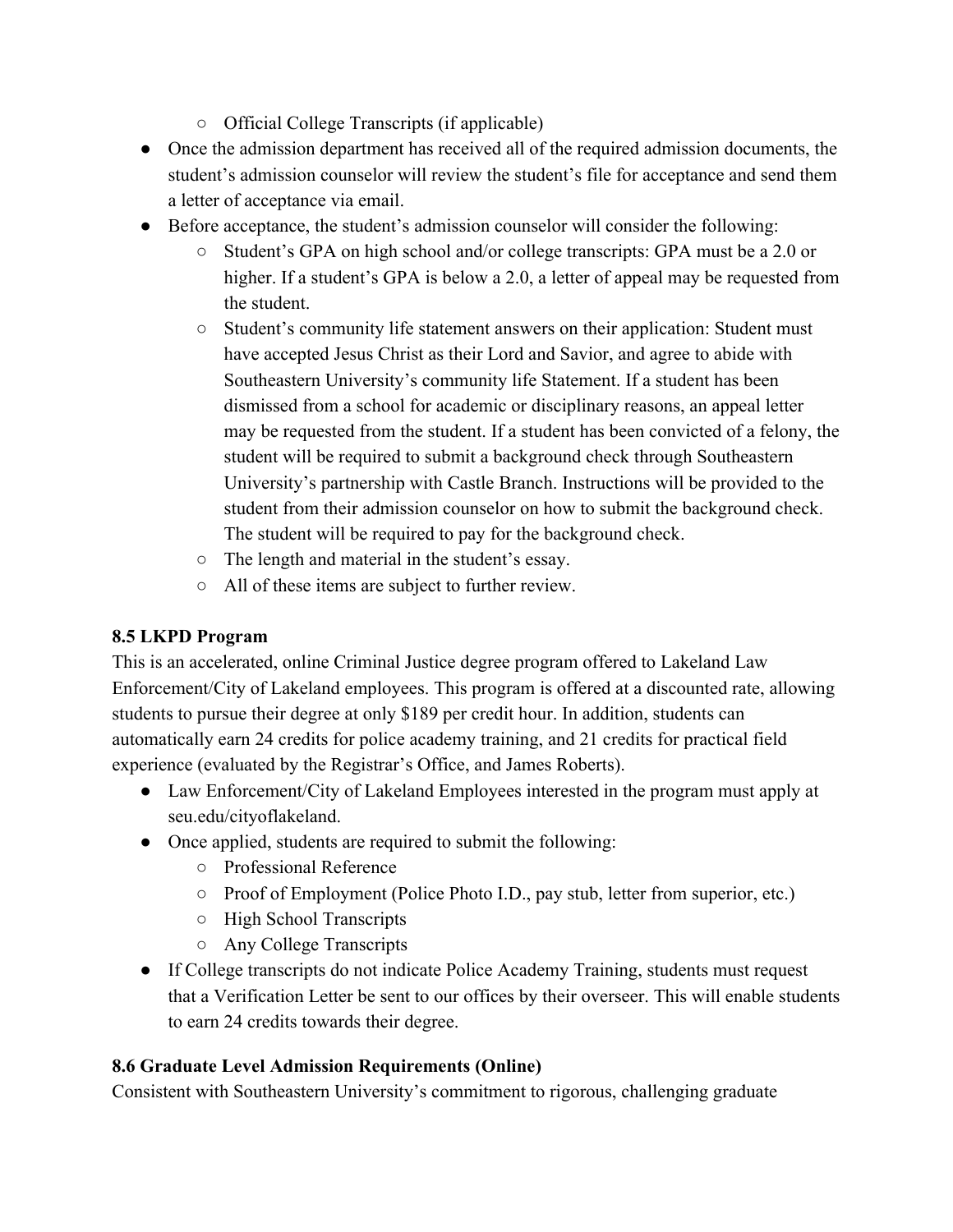programs, students seeking admission to the Graduate Program must demonstrate academic achievement, aptitude, and Christian character. Graduate programs at Southeastern University have general admission requirements as well as specific expectations concerning entrance examinations or licensure requirements for each program.Admission decisions are made by graduate program coordinators and directors.

#### **Master of Arts in Human Services**

- A bachelor's degree from a regionally accredited institution with a cumulative GPA of 3.0 or higher (official transcript required)
- A writing sample
- Three references: Academic, Professional, Personal reference form
- Background check

# **Master of Arts International Community Development**

- A bachelor's degree from a regionally accredited institution with a cumulative GPA of 3.0 or higher (official transcript required)
- Completed a prerequisite course in accounting
- A writing sample
- Three references: Academic, Professional, Personal reference form
- Background check

# **Master of Arts in Ministerial Leadership**

- A bachelor's degree from a regionally accredited institution with a cumulative GPA of 3.0 or higher (official transcript required)
- A writing sample
- Two academic or professional references
- Christian Character assessment

# **Master of Arts in Theological Studies**

- A bachelor's degree from a regionally accredited institution with a cumulative GPA of 3.0 or higher (official transcript required)
	- (If lower than 3.0, the GPA for the last 60 credits will be calculated, and the applicant may be considered for provisional standing.)
- Submit one academic or professional reference
- Submit one Christian Character Assessment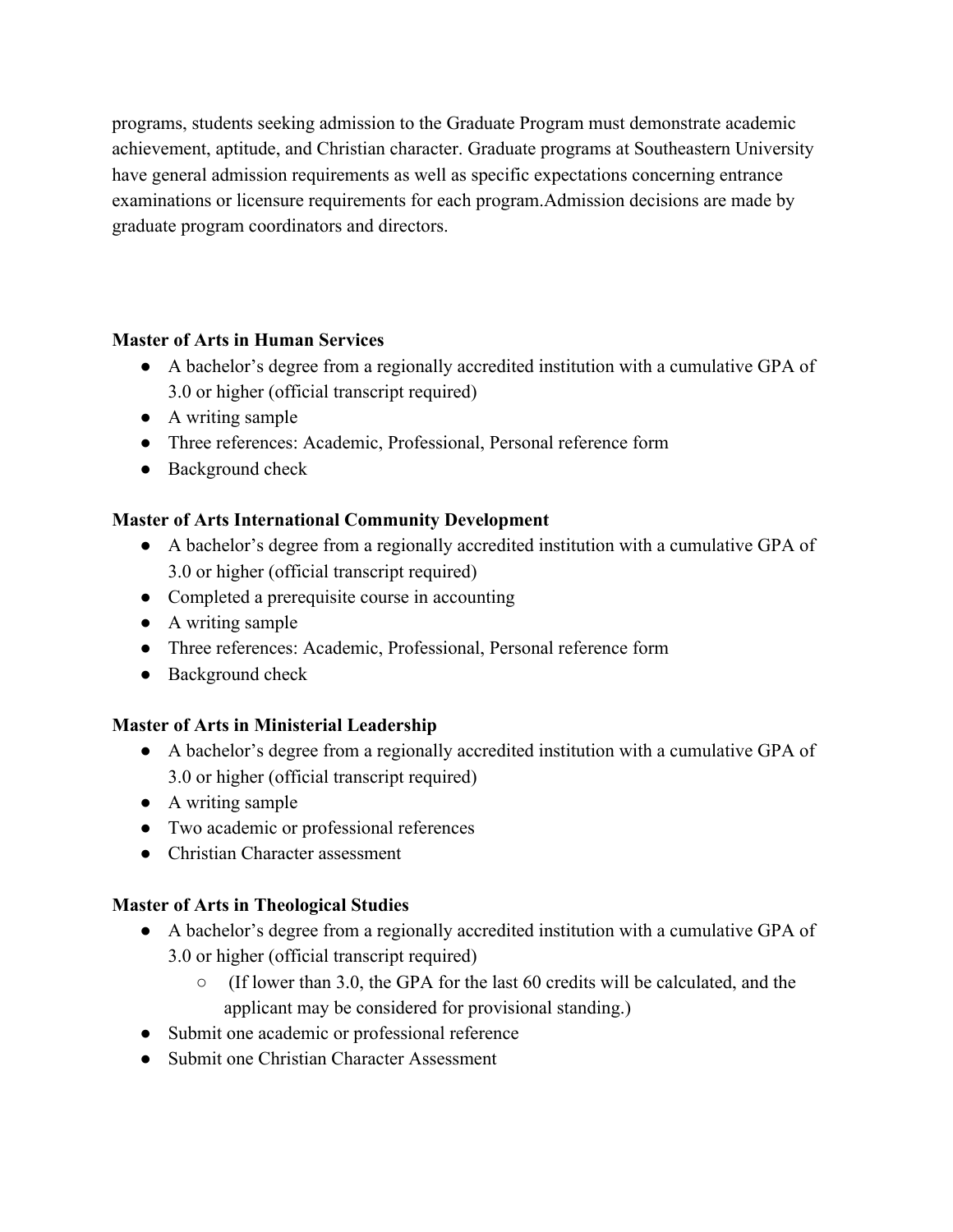● Submit a writing sample of at least five pages that is indicative of your writing and research ability to interact with scholarly sources in a critical manner.

# **Master of Arts in Family Ministry**

- A bachelor's degree with a 3.0 GPA or higher from a regionally accredited college or university (official transcript received)
- One academic or professional reference
- A Christian character assessment
- An academic writing sample of five pages or more

# **Master of Arts in Leadership**

- A bachelor's degree from a regionally accredited institution with a cumulative GPA of 3.0 or higher (official transcript required)
- Two letters of recommendation, including one from an academic or professional reference and one from a personal character reference
- Typically, you don't have to take the GRE/GMAT exams. Request more info or chat with an enrollment counselor for details.

# **Master of Business Administration**

Students are accepted into the MBA program based on evidence of their aptitude and motivation for graduate business education at Southeastern University, as well as their understanding of basic business functions. Below are the minimum basic requirements; however, admission acceptance is considered given the applicant's entire application package:

- A bachelor's degree from a regionally accredited institution with a cumulative GPA of 3.0 or above.
- A sample writing assignment addressing the prompt: Why I want to pursue an MBA at Southeastern University. The essay should address how the MBA will help the student in his or her career and how he or she can integrate Christian faith into his or her profession as a manager. The paper should include the student's full name and be 300-600 words.
- Two recommendations: An academic or a professional, and a personal/character, submitted by those providing references.
- Fulfillment of foundational knowledge requirements (see the Foundational Courses and Competencies, below). A determination of any prerequisite requirements will be made at the time of the admission decision.

Foundational Courses and Competencies for the Online MBA

(9 credit hours – waived with appropriate undergraduate preparation)

• In order to ensure student success, three foundational courses are required for students without an undergraduate degree in a business-related field. Students are also expected to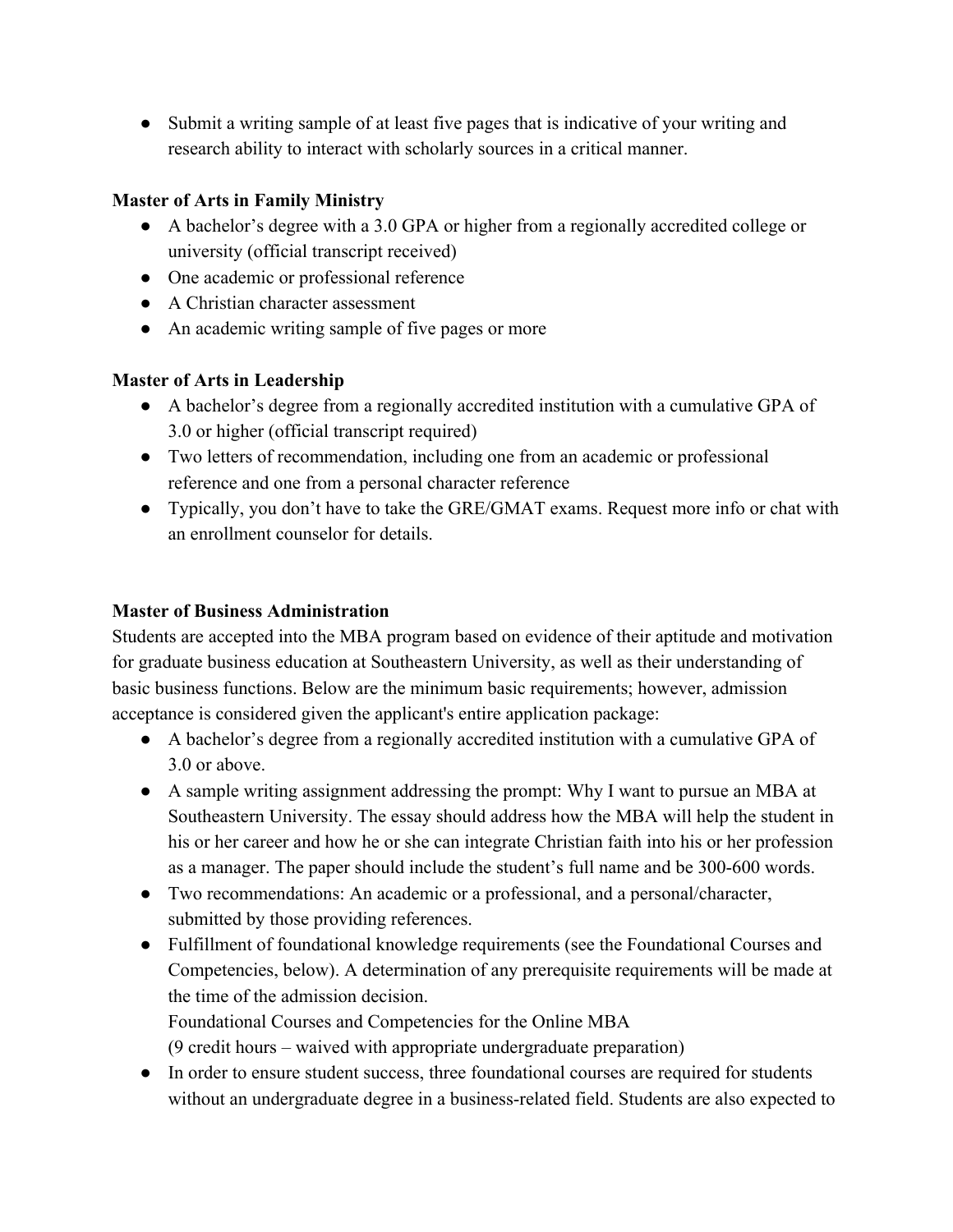be competent in Microsoft Excel prior to beginning MBA course work (Microsoft Excel Basic Certification or equivalent is the recommended minimum).

When these courses are required, admission to the online MBA program may be made on a provisional basis until the courses are completed with a B- grade or higher and prior to enrolling in BUSI 5003, the first MBA level course in the program.

- $\bullet$  BUSI 2203 Microeconomics
- BUSI 1013 Introduction to Accounting and Finance, or BUSI 2233 Principles of Managerial Accounting
- MATH 2023 Introduction to Probability and Statistics

Note: BUSI 5003 is a prerequisite for all other courses in each track and must be completed with a B- or greater before continuing beyond the first eight weeks. Students may be approved by the MBA Director to take other courses concurrently with BUSI 5003 in their first eight-week session.

# **Master of Divinity**

- A bachelor's degree from a regionally accredited institution with a cumulative GPA of 3.0 or higher (official transcript required)
	- (If lower than 3.0, the GPA for the last 60 credits will be calculated, and the applicant may be considered for provisional standing.)
- One academic or professional recommendation
- One Christian character recommendation
- A writing sample of at least five pages that is indicative of writing and research ability to interact with scholarly sources in a critical manner.

# **Master of Education in Elementary Education**

- A bachelor's degree from a regionally accredited institution with a cumulative GPA of 3.0 or higher (official transcript required)
- An essay on the topic: "Why I want to pursue my master's degree at Southeastern University"
- Two references: one professional and one personal

# **Master of Education in Educational Leadership**

- A bachelor's degree from a regionally accredited institution with a cumulative GPA of 3.0 or higher (official transcript required) or official GRE score of 300
- Have a current resume showing three years of teaching experience, along with their two most recent teacher performance evaluations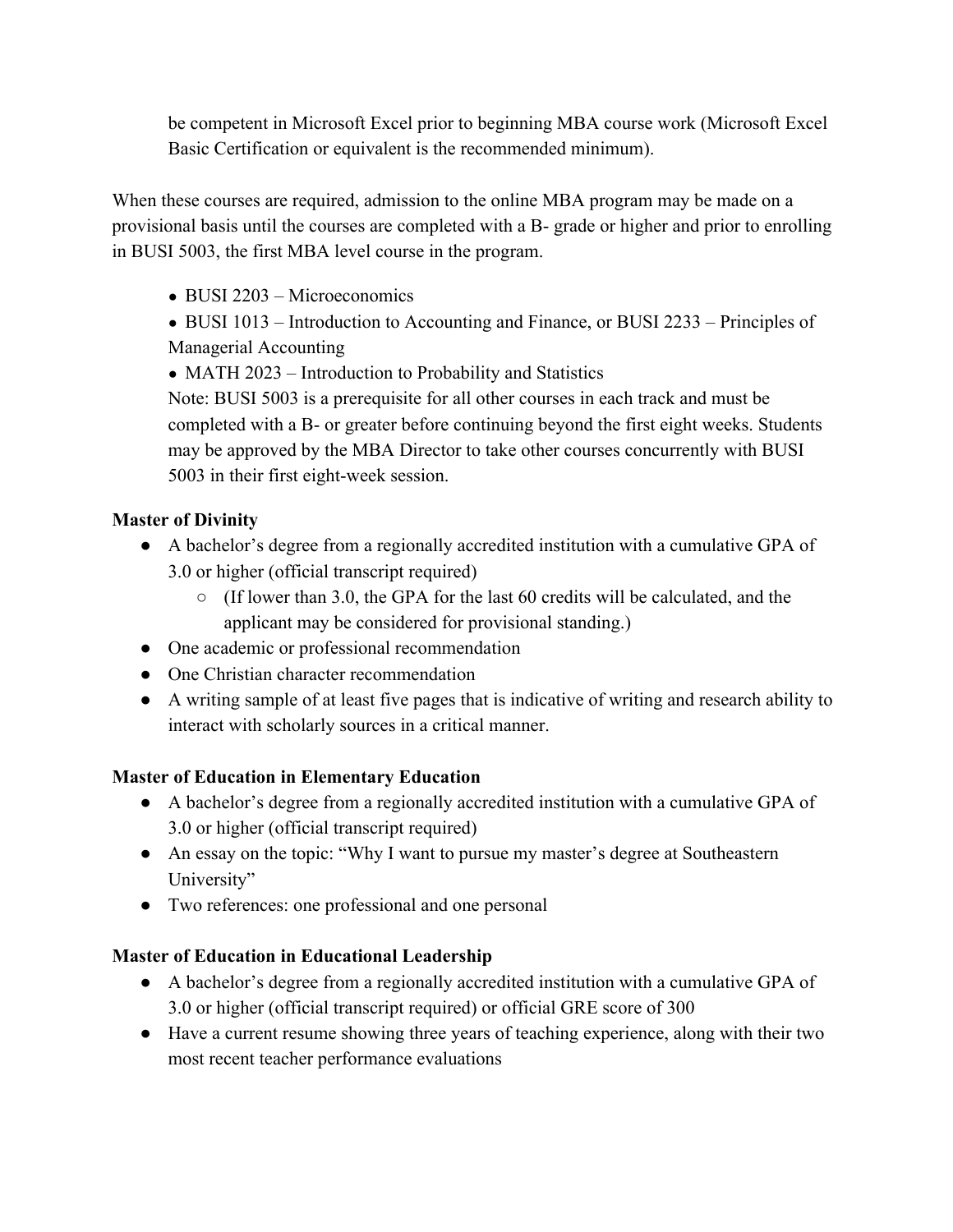- An essay on the topic: "Why I want to pursue my master's degree at Southeastern University"
- Two references: one personal and one professional, which must come from your principal or assistant principal

# **Master of Education in Exceptional Student Education**

- A bachelor's degree from a regionally accredited institution with a cumulative GPA of 3.0 or higher (official transcript required)
- An essay on the topic: "Why I want to pursue my master's degree at Southeastern University"
- Two references: one professional and one personal

# **Master of Education in Exceptional Student Educational Therapy**

- A bachelor's degree from a regionally accredited institution with a cumulative GPA of 3.0 or higher (official transcript required)
- An essay on the topic: "Why I want to pursue my master's degree at Southeastern University"
- Two references: one professional and one personal

# **Certificate in Dyslexia Education**

● Official transcripts for a bachelor's degree from a regionally accredited college or university

# **Master of Education in Literacy Education**

- A bachelor's degree from a regionally accredited institution with a cumulative GPA of 3.0 or higher (official transcript required)
- An essay on the topic: "Why I want to pursue my master's degree at Southeastern University"
- Two references: one professional and one personal

# **Master of Education in Teaching English to Speakers of Other Languages**

- A bachelor's degree from a regionally accredited institution with a cumulative GPA of 3.0 or higher (official transcript required)
- An essay on the topic: "Why I want to pursue my master's degree at Southeastern University"
- Two references: one professional and one personal

# **Doctor of Education Admission Requirements**

● A regionally accredited graduate degree with at least a 3.0 GPA on a 4.0 scale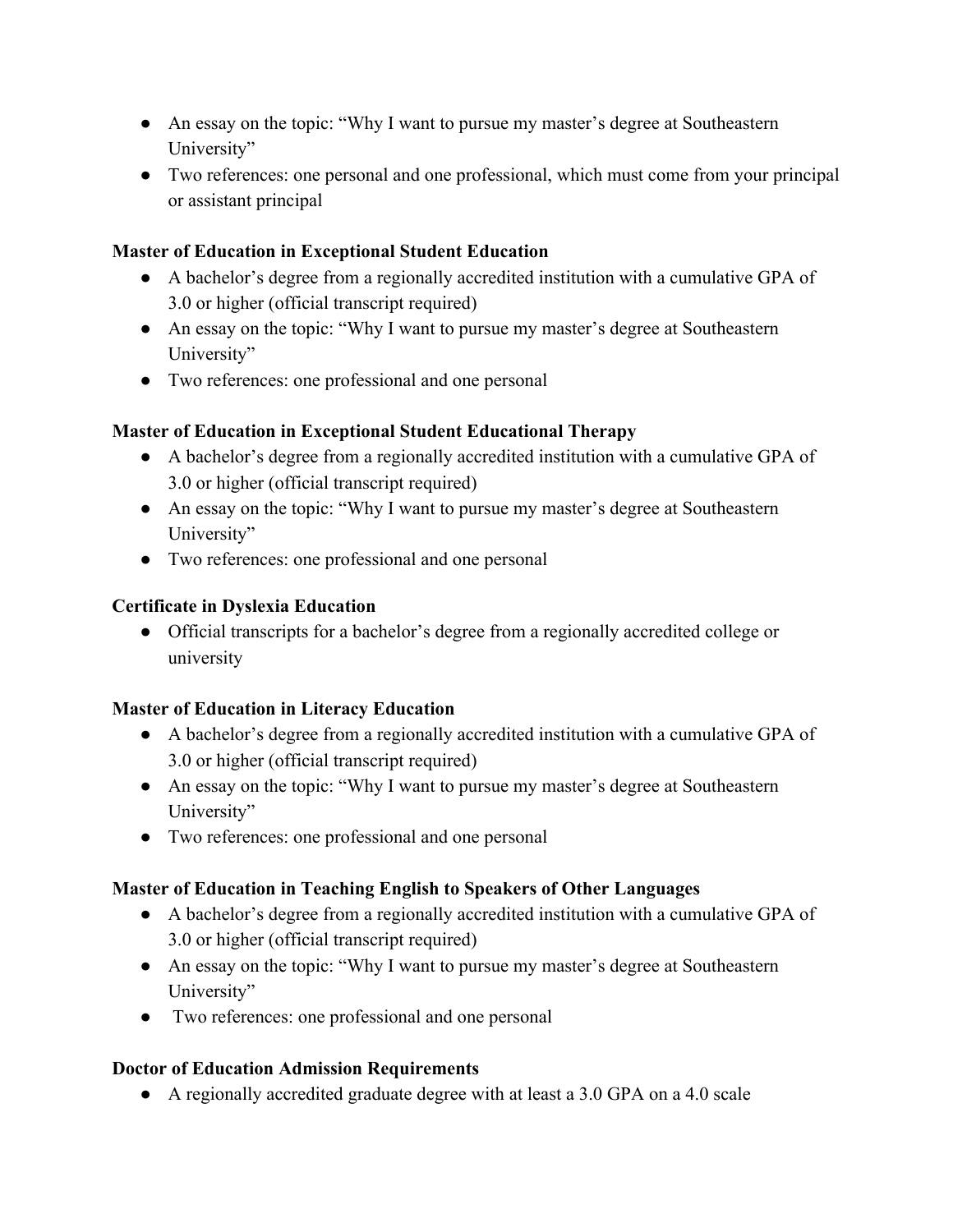- A minimum of three full-time years of successful experience in a related field
- For non-native English speakers, a current TOEFL score at the mean level or higher
- Current professional vita
- A two- to three-page Christian faith statement
- $\bullet$  A professional writing sample (minimum five pages): e.g., articles, graduate research papers/assignments, published work, etc.
- Two professional references
- Background check consent form
- Consent to comply form

Failure to meet one of these standards may not immediately disqualify a candidate depending upon the strength of the other components. For example, an applicant with a 3.5 GPA but only two years of experience may still be considered by the graduate admission committee. Other requirements are detailed on the application. Applicants are considered on a case-by-case basis, and the decision of the committee is final.

# **8.7 Undergraduate Online Admission**

Consistent with Southeastern University's commitment to making education rigorous and accessible, adult learners seeking admission to online undergraduate programs must demonstrate academic achievement, aptitude, and Christian character. Additionally, test scores are requested but not required for entrance. This holds to common practice in peer institutions.

# **Associate/Bachelor's-Level Admission Requirements**

- Official High School transcript (courses 9-12) or official GED test scores or Home Schooling documentation
- Official College transcripts from any institutions attended
	- (If credits are less than 60, need Official Final High School transcript)
- Personal Reference **OR** Christian Character Reference form
- Required Biographical Essay
- ACT or SAT test scores (requested, not required)

# **RN to BSN Additional Requirements**

- Official College transcripts from all institutions attended
- Graduate of an NLN-accredited nursing program
- Current, unencumbered RN license in the state of Florida
- Two professional references (one from current supervisor or leader)
- Biographical essay
- Current BLS card from the American Heart Association with AED
- Proof of required immunizations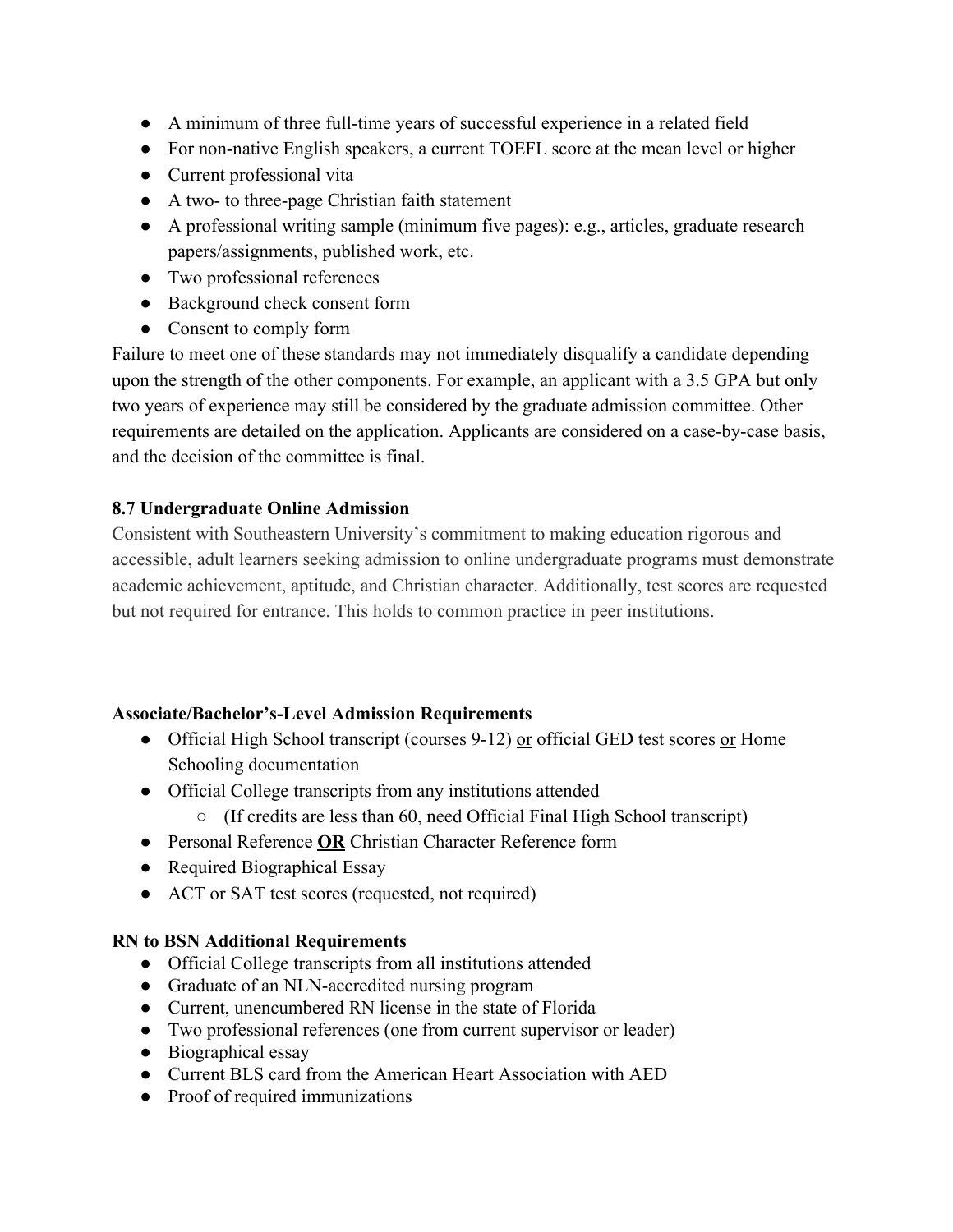- Professional liability insurance
- Successful criminal background check and negative drug screen (completed within 90 days of application)

#### **8.8 Certificate Admission Policy**

SEU's certificate program(s) are open enrollment. Students are registered for class concurrent to fulfilling the respective certificate admission requirements.

Certificate in Organizational Leadership

- Completed online application
- Payment in full
- Official High School Transcripts
- Official College Transcripts (if applicable)

# **8.9 Students Seeking a Second Bachelor's Degree**

Any student with an earned bachelor's degree from any school including Southeastern University may apply for a second bachelor's degree. The transferring degree is evaluated on a course-by-course basis, according to the credit transfer policies described in the credit transfer policies section of this catalog. The student may have the unofficial transcript evaluated by submitting it to the Admission Counselor prior to admission. The student must complete all degree program requirements that have not been met by transfer or other acceptable credit granting means as described in the credit transfer policies of this catalog. The student must take a minimum of 25% of the program requirements in pursuit of the second degree at Southeastern. These students are generally admitted at the senior level, when the transferred credit was earned from a regionally accredited institution.

#### **8.10 Staff Application Process**

Campus staff members are eligible to take courses at Southeastern University if they meet the requirements listed in the Staff Manual.

If an SEU staff member wants to take a class, the Admission Counselor will direct them to apply according to their status. If they have attended previously, they fill out a reapplication form. If they have not attended Southeastern University previously, they apply as a freshman or transfer student.

In order to receive the Staff Discount, the staff member must contact the Human Resources Department to request the proper documentation.

# **8.11 Staff Dependents**

Dependents of campus staff are eligible to take courses at Southeastern University if they meet all admission requirements and complete the standard admission process in addition to filing